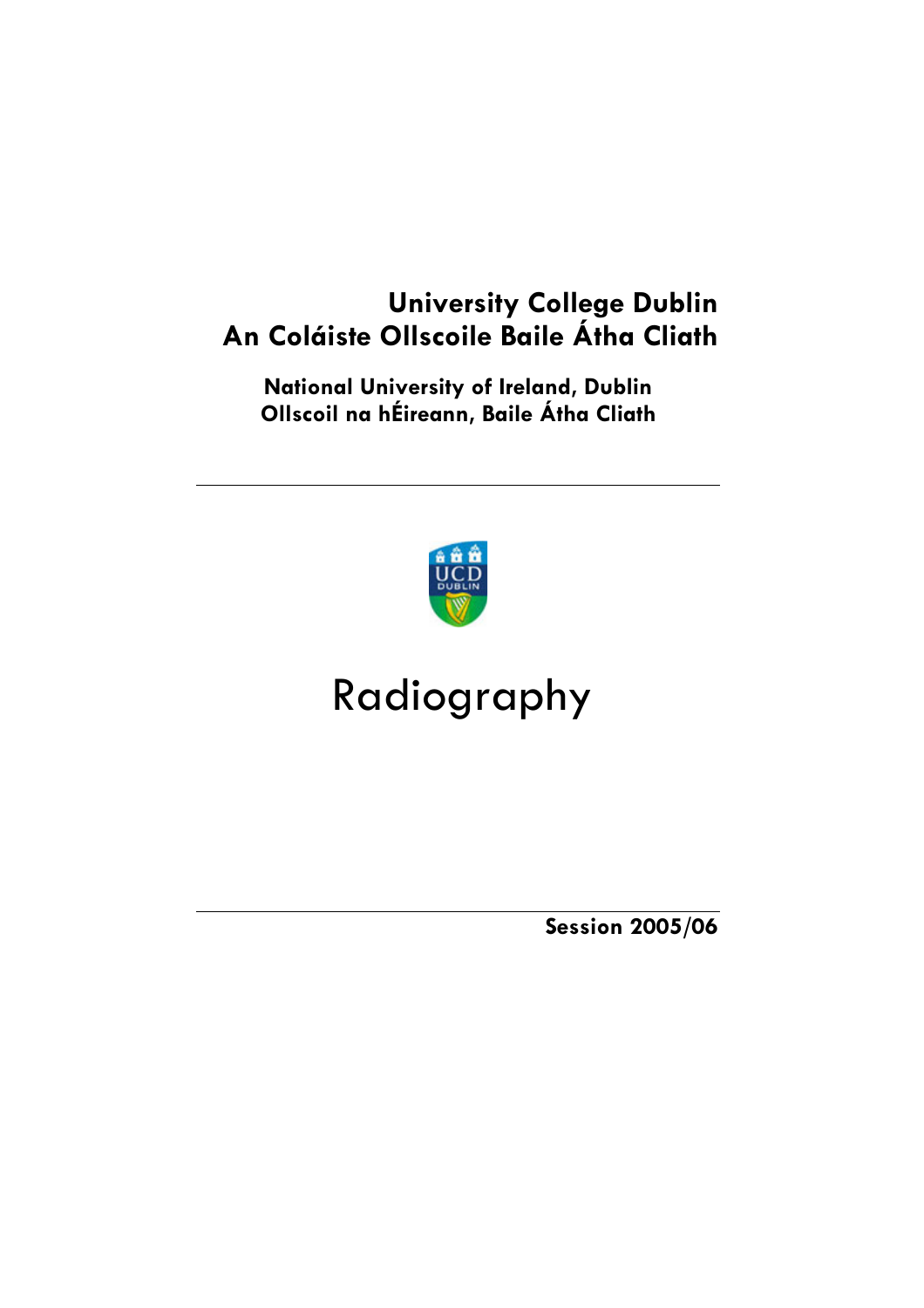*2*

## **Note**

Where the tuition in a subject is completed in the first semester, the University Examination in that subject may be held during the prescribed period at the end of the semester. Supplemental examinations, if required, will take place in the Autumn.

**From September 2005 all first year courses are modularised. Further information is available at www.ucd.ie/horizons**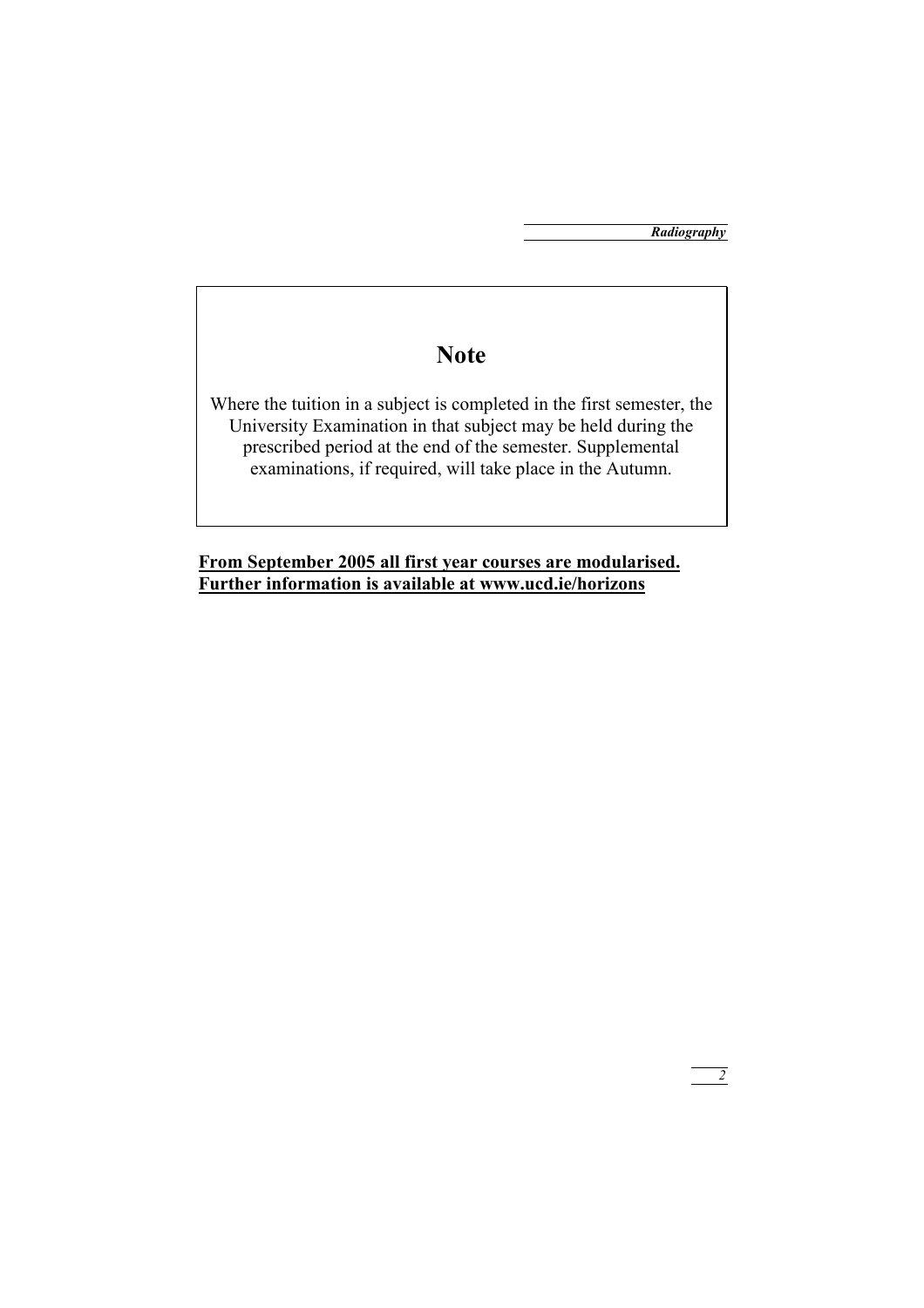## Contents

| Section A: Professional Practice And School Operation 16 |  |
|----------------------------------------------------------|--|
|                                                          |  |
|                                                          |  |
|                                                          |  |
|                                                          |  |
|                                                          |  |
| Section A: Professional Practice And School Operation19  |  |
|                                                          |  |
|                                                          |  |
|                                                          |  |
|                                                          |  |
|                                                          |  |
|                                                          |  |

 $\frac{3}{\sqrt{3}}$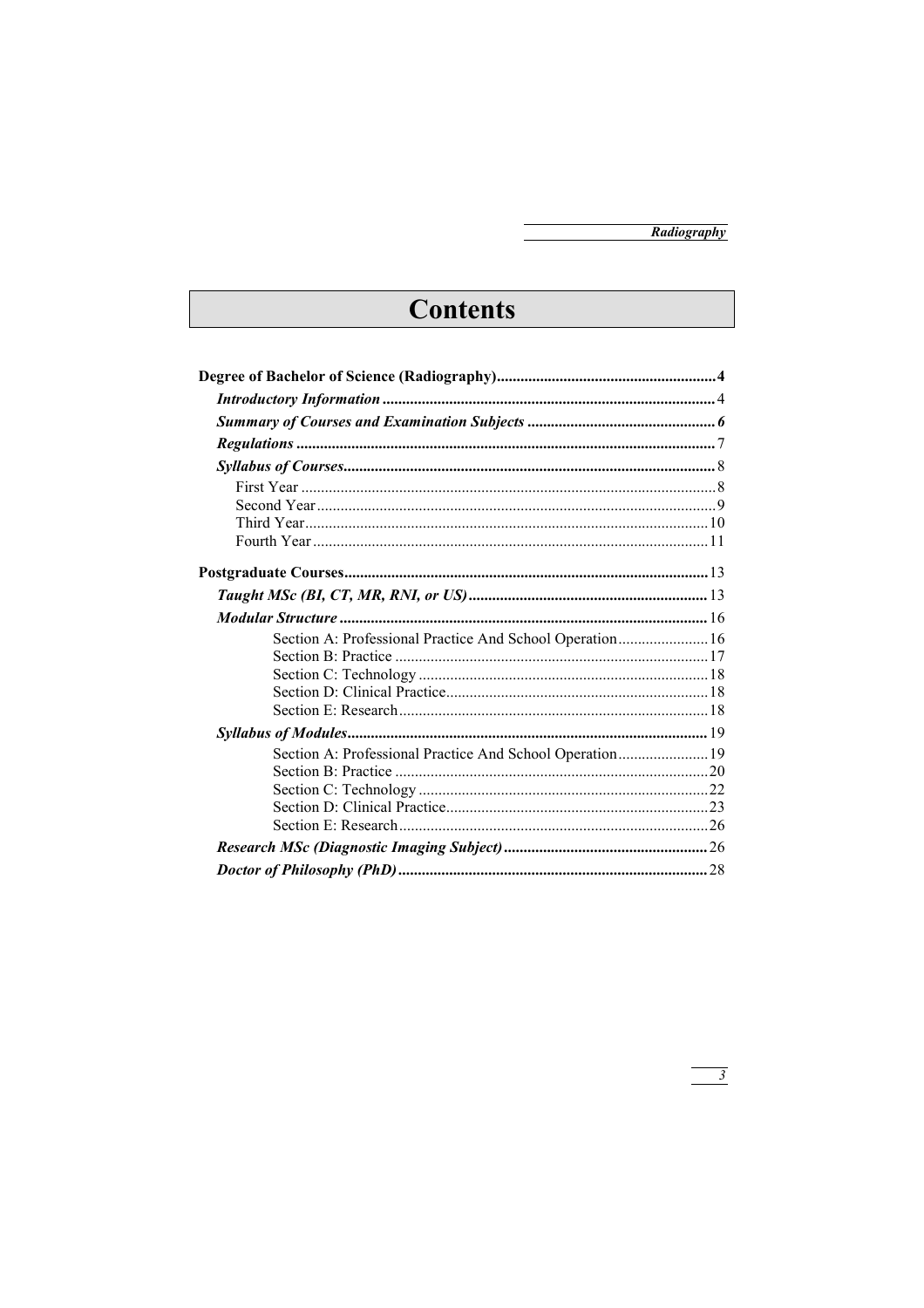## **Degree of Bachelor of Science (Radiography)**

## *Introductory Information*

The full-time degree course leads to the examination for the Degree of Bachelor of Science (Radiography) of the National University of Ireland and to professional recognition by the Irish Institute of Radiography. The degree is internationally recognised for the practise of Radiography.

#### **Application and Admission**

In session 2005/2006 not more than forty places will be available in the first year. Admission is competitive and is based on the points system for students taking Leaving Certificate examinations.

Information on the application procedure may be obtained from the Central Applications Office, Tower House, Eglinton Street, Galway, (telephone: 091 509 800). Information on admission requirements may be obtained from the Admissions Office, University College Dublin, Belfield, Dublin 4 (telephone: 01 716 1425).

Note: Prospective students must have a laboratory science subject, and either Chemistry or Physics is recommended.

 Prospective students are strongly advised to spend some time in an X-ray department before completing the CAO form. Experience gained in an X-ray department will be of great benefit to candidates considering Radiography as a career.

#### **Induction**

Advisory meetings are held in the week before term begins. Attendance is obligatory for first year students. Details are forwarded to students early in autumn.

#### **Fees**

Additional expenses arise from uniforms, books, and travel to clinical centres and costs associated with the professional recognition of the Irish Institute of Radiography.

#### **Hepatitis B Vaccination:**

In line with currently accepted policies for health care workers, Hepatitis B vaccination is arranged for all undergraduate radiographers during the first year.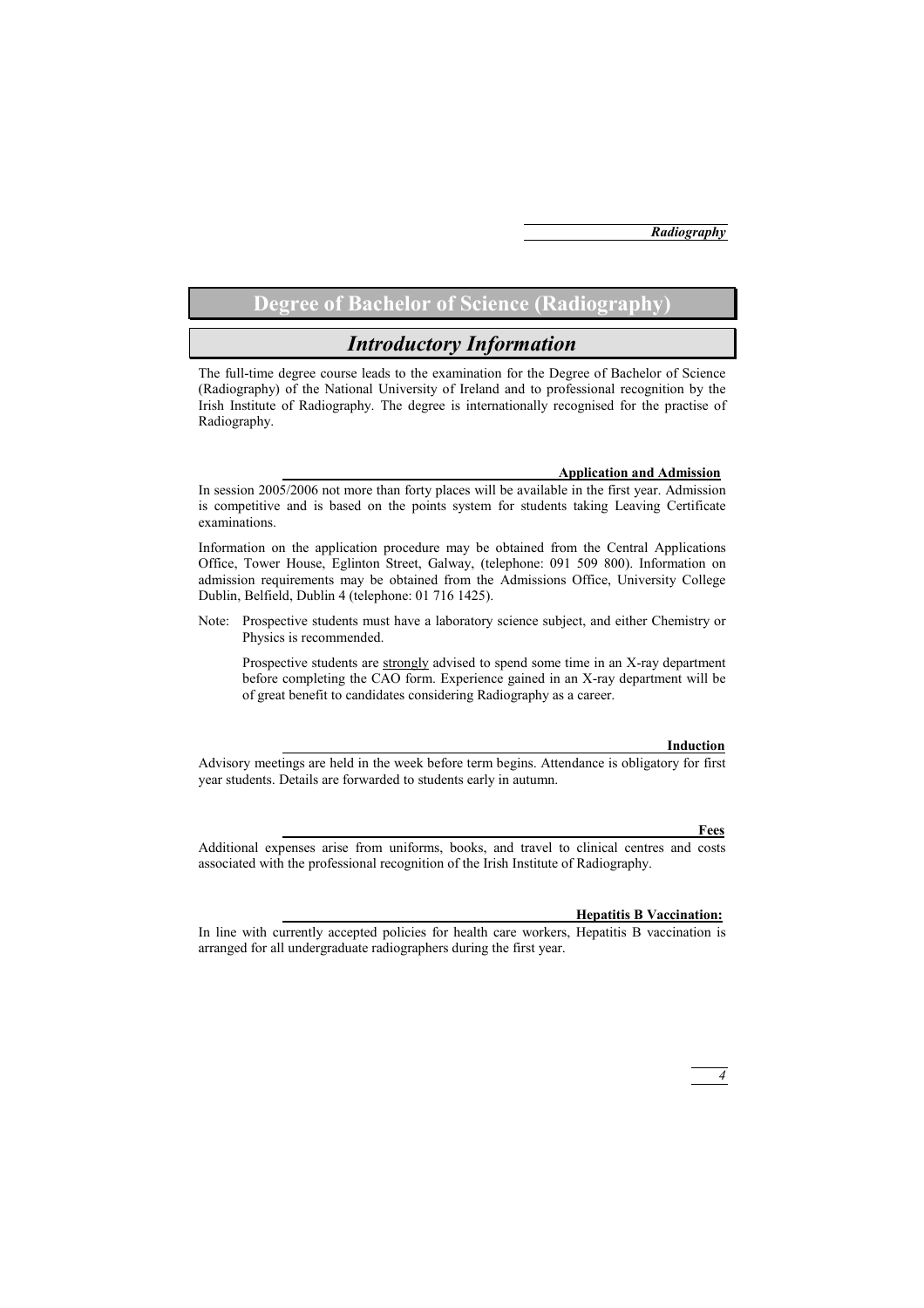## **Dates of the Academic Session 2005/2006**

The dates of the academic session 2005/2006 for Radiography students are as follows:

*First Semester:*

| (Michaelmas term)          | $16th$ September 2005 – $15th$ December 2005                  |
|----------------------------|---------------------------------------------------------------|
| Second Semester:           |                                                               |
| (Hilary/Trinity terms) $*$ | $10^{th}$ January 2006 – 23 <sup>rd</sup> April 2006          |
| $\ast$                     | Dates of mid-term break vary depending on year of the course. |

Note: Clinical instruction and hospital placements continue beyond the above dates in all four years of the course. In years two and three, summer clinical placements are from mid May until mid July. The length of the summer recess is thus approximately eight weeks. Summer recess for year one is slightly longer.

### **Attendance at lectures and clinicals**

Students attend lectures in Belfield and Earlsfort Terrace Medical School. Clinical experience within the course is undertaken mainly in St. Vincent's, the Mater Misericordiae, Beaumont, Tallaght and St. James' Hospitals, as well as in other Dublin hospitals.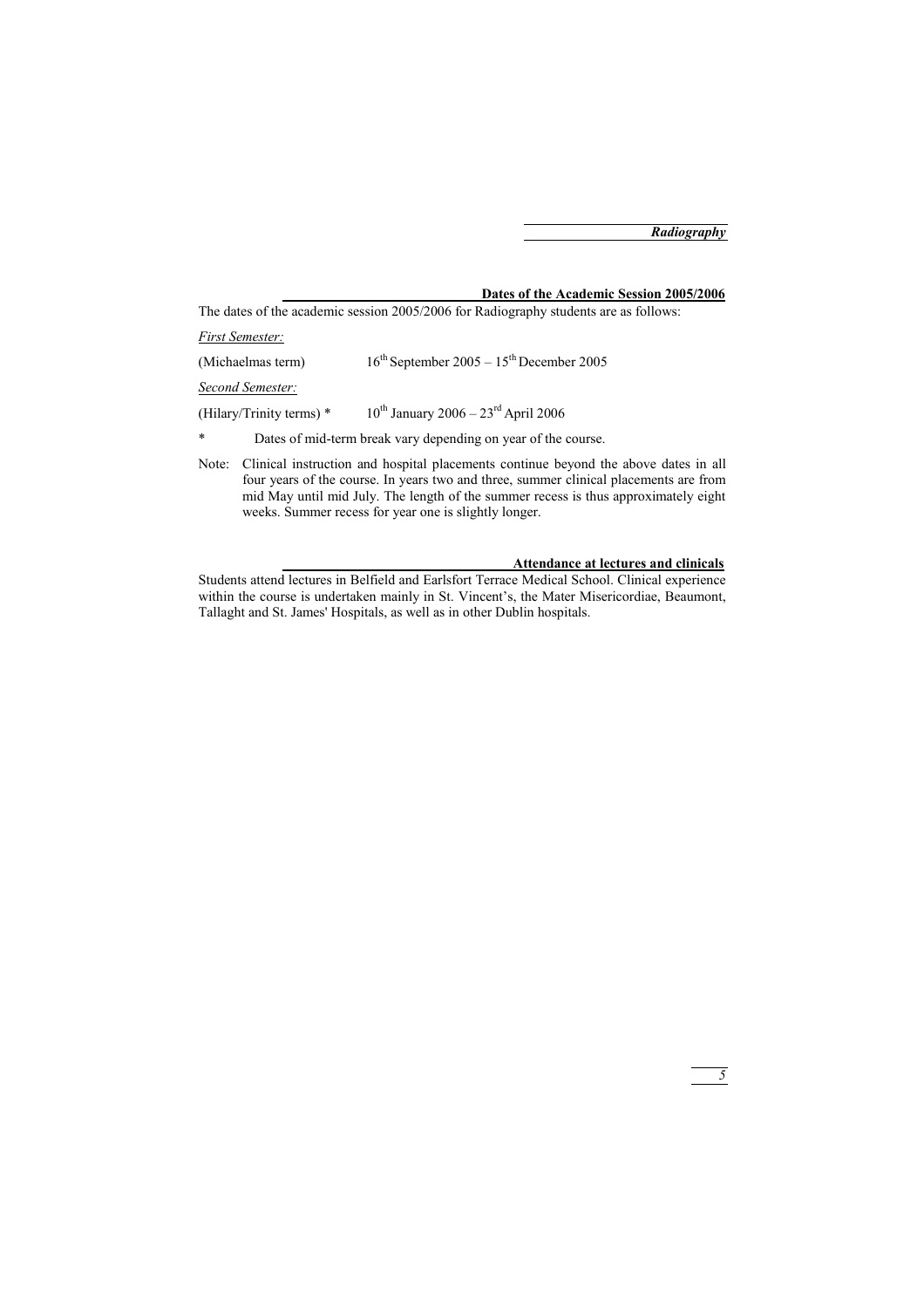## *Summary of Courses and Examination Subjects*

**First Year**  See web for modules

### **Third Year**

Diagnostic Imaging I:

- *Radiography*
- *Ultrasound*
- *Radionuclide Imaging*

Digital Imaging I Epidemiology, Statistics and Research Methods Equipment II Imaging Technology II Management and Health Service Structure Mechanisms of Disease Clinical Skills III

### **Second Year**

Anatomy II Equipment I Hospital Studies Imaging Technology I Interpersonal Skills Healthcare Informatics Medical Sociology Functional histology and Physiology II Radiography II Radiation and Dosimetry Clinical Skills II

### **Fourth Year**

Diagnostic Imaging II: - *Radiography*  - *Computed Tomography*  - *Magnetic Resonance Imaging*  Digital Imaging II Legal Medicine Systematic Pathology Research Project Clinical Skills IV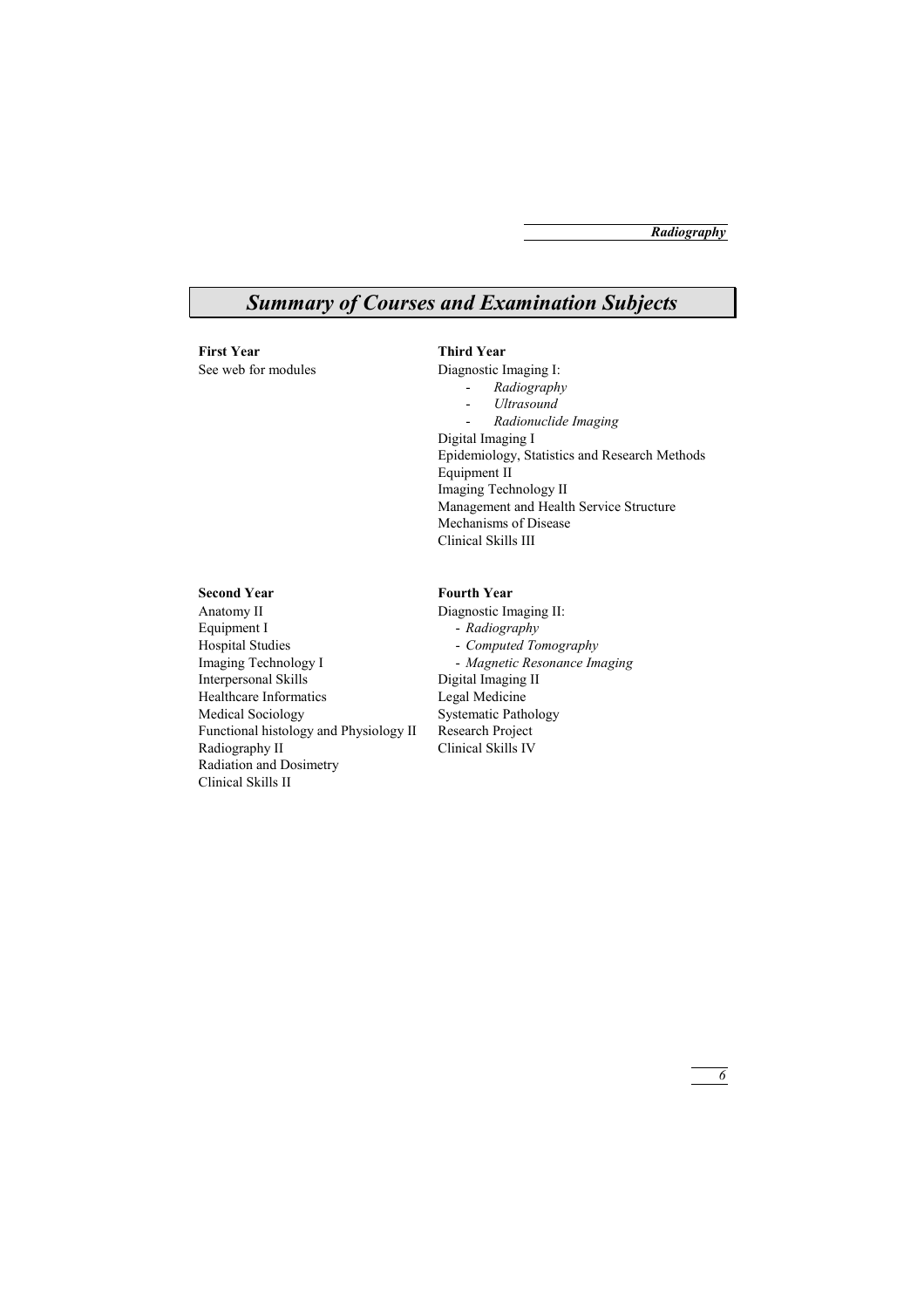## *Regulations*

Students must abide by the Student Code and University Regulations as presented in the Student Information Handbook.

#### **Attendance at Courses**

Students proceeding to the Degree of Bachelor of Science in Radiography must satisfactorily attend courses for four years and pass each year's examination.

Clinical placements are an elemental part of each year's course and full attendance is mandatory. Unless there are extenuating circumstances, students will be required to make up clinical non-attendance before presenting for Clinical Assessment, or progressing to the next course year. Students taking repeat examinations may be required to repeat clinical placements from the previous academic session.

#### **Examinations**

Most examinations are held in the summer of each year of the course. Supplemental examinations (if required) will be held in the autumn. Where a course of study is delivered completely in the first semester, examinations are normally held in the winter examination period, with repeat examinations (if required) in the following autumn.

Candidates for admission to any examination must have satisfactorily attended the prescribed course of instruction. A candidate must have satisfactory attendance at all clinical placements before presenting for assessment of clinical skills. All examinations must be passed as a whole before proceeding to the course of the following year. Students who do not pass an examination may be required to re-attend the respective courses in the following session before re-entering for the examination. A proportion of marks in some subjects may be allocated to the year's work.

The University Examinations of the first and second year of Radiography must be passed within two years of entering the respective year.

The Degree will be awarded on the basis of the results of the Third University Examination in Radiography and the Final University Examination in Radiography.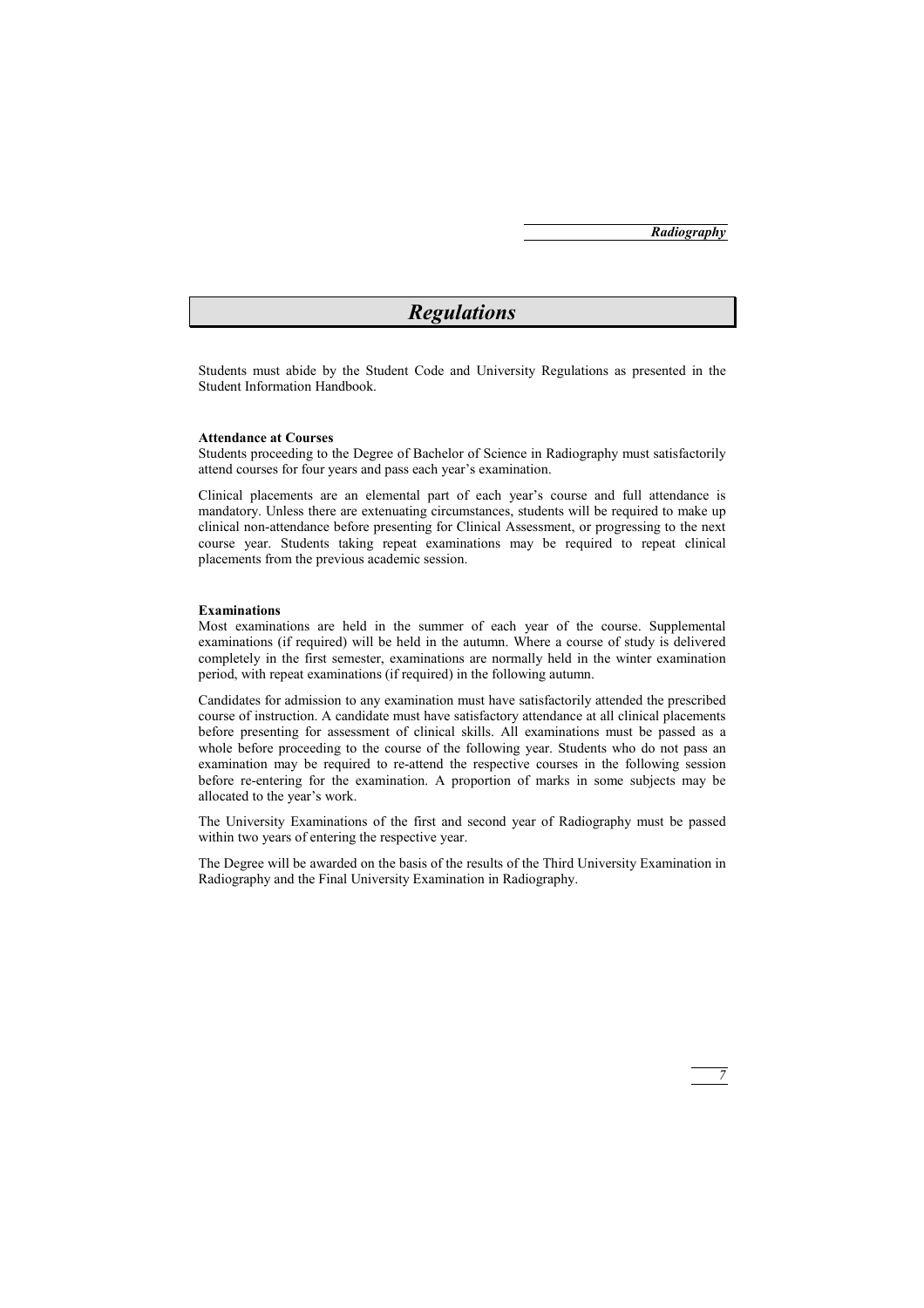## *Syllabus of Courses*

## *First Year*

**See web for modules**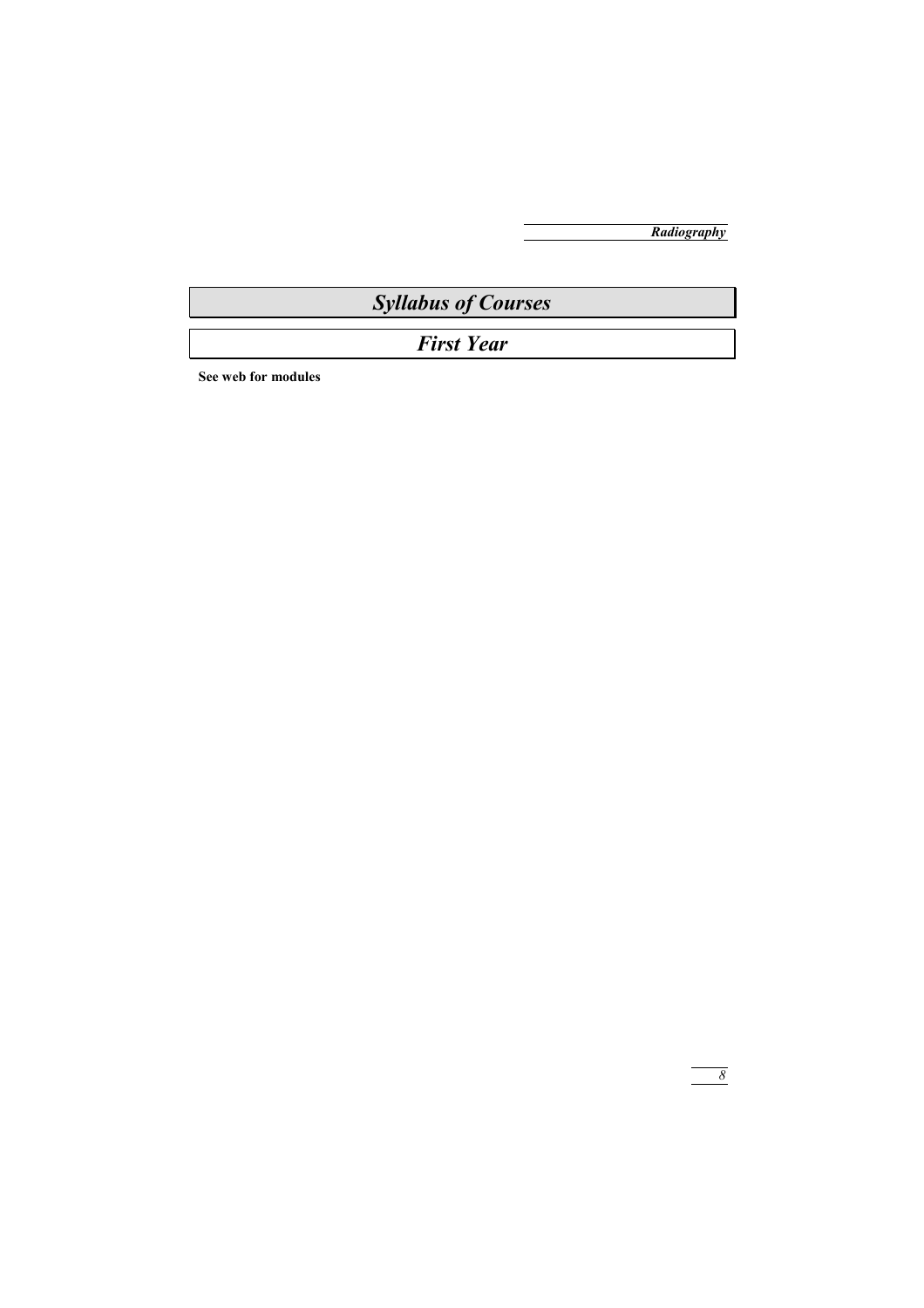## *Second Year*

#### **Anatomy II (ANAT 2003)**

*Lectures, dissection and applied anatomy/functional anatomy tutorials during semesters I and II.*

See First Year Curriculum.

### **Imaging Technology I** (RDGY 2001)

*Lectures and practical classes during semesters I and II.*

Photographic principles. Sensitometry. Film materials. Intensifying screens. Cassettes. Storage of photographic materials. Dry processing techniques. The radiographic image. Principles and practice of processing. Silver conservation and recovery. Automated film handling. Film presentation and archival.

#### Physiology II (PHYS 2003)

*Lectures during semesters I and II*

The course in Physiology over the second year is designed to continue on from the course in first year giving the student an in-depth knowledge of fundamental reactions of living organisms, particularly in the human body. The major topics covered include the following: respiration; blood vessels; circulation; cardiac cycle; systemic circulation; sensory receptors; special senses; motor unit; spinal cord; control of movement; hypothalamic functions; gastrointestinal tract; kidneys; uterus; urinary tract; pregnancy; endocrine system.

#### Radiography II **(RDGY 2002) (RDGY 2002)**

#### *Lectures and practical classes during semesters I and II.*

Manipulation of exposure factors and image quality. Radiographic examinations to cover: Skull. Dentition and orthodontic practice; abdominal and pelvic contents, foreign body localisation; gastro-intestinal tract; urinary system; lacrimal system; salivary system. Conventional tomography.

*Lectures and practicals in semester I and II*

The X-ray tube. AC supply. Circuitry for X-ray generation. Generators. Microprocessor control. Control and destabilisation equipment. Physics of X-ray generators, tubes and intensifiers, Quality assurance and Quality control.

### **Radiation and Dosimetry (RDGY 2004)**

*Lectures in semester I*

Electromagnetic radiation. Interaction with matter. Radiation detection. Dosimetry. Biological effects of radiation. Radiation protection.

### **Healthcare Informatics (HCIN 1002)**

### *Lectures and Practicals*

Basics of computer technology; computer architecture; hardware and software; operating systems. Information systems; database; knowledge-based systems. Communications and

#### **Equipment I** (RDGY 2003)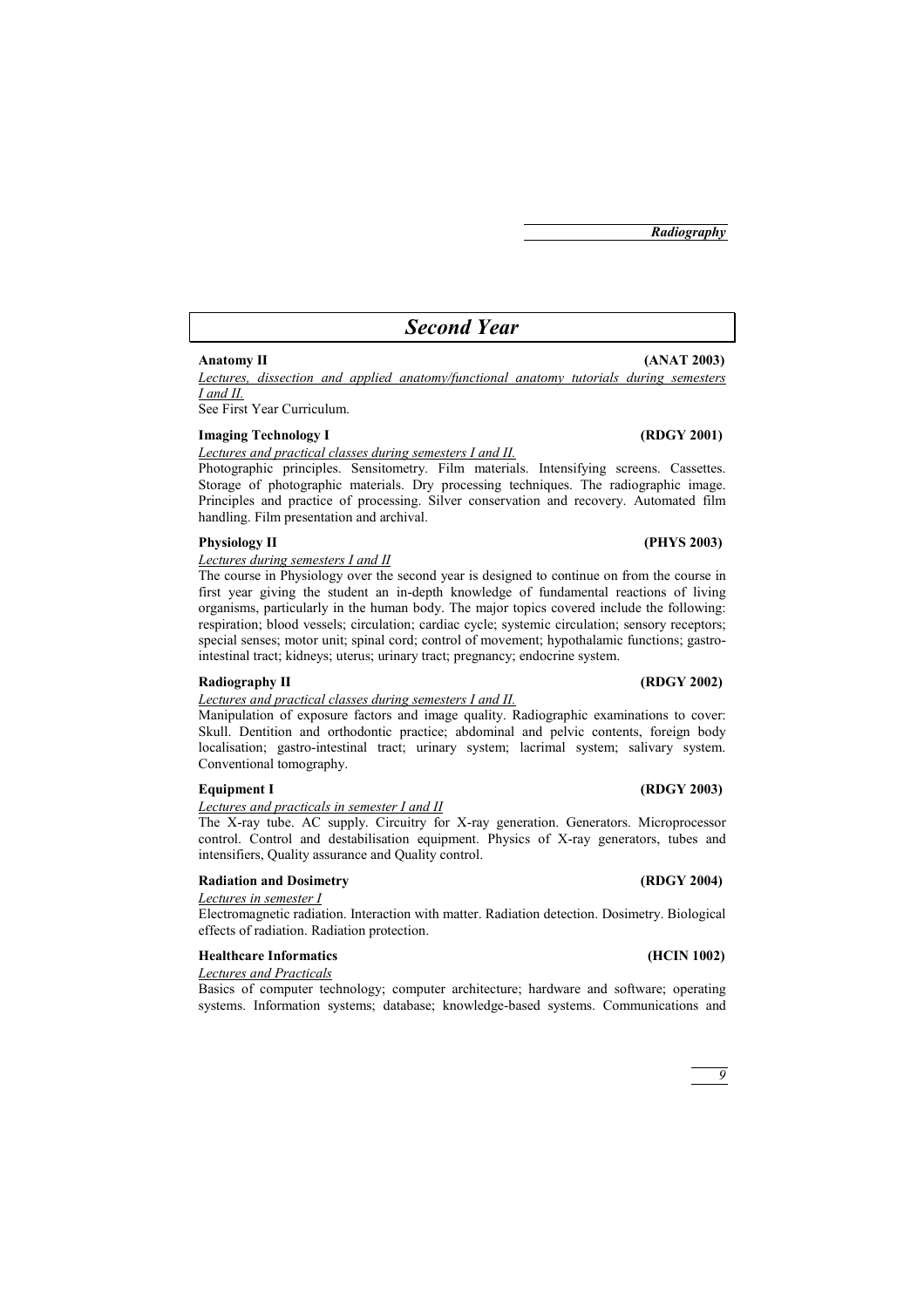networks. Applications of computing in medicine. Generic software packages. Laboratory: Practical exercises designed to develop familiarity with generic software packages.

#### **Hospital Studies (RDGY 2005)**

*Lectures in semester I and II*

Health and safety. Patients with special needs. Trauma immobilisation. General observations of the patient. Principles of nursing care. Surgical procedures. Critical care. Infection control. Pharmacology. Contrast agents, Applied pharmacology, storage, stock control and disposal.

#### **Interpersonal Skills (RDGY 2006)**

*Lectures in semester II*

Effective communication. Related factors. Initiating and responding skills. Counselling and communication.

### **Medical Sociology (SOC 2701)**

*Lectures in semester I*

Distribution of health and illness in society. The roles and settings of medical practice. Public Health Policy. Social impact of advances in medical technology.

#### **Clinical Skills II (RDGY 2007)**

Students will attend a range of hospital departments throughout the year, and will undertake general and more specialised radiographic examinations under the supervision of clinical staff. All clinical placements are organised and scheduled by UCD staff.

### *Third Year*

#### **Imaging Technology II (RDGY 3001)**

*Lectures and practical classes during semesters I and II*

Duplication and subtraction. Photofluorography. Monitor photography. Special Imaging techniques. Quality Assurance.

### **Mechanisms of Disease (PATH 3002)**

*Lectures during semester I* 

Introduction. Molecular pathology. The immune system. Genetics. Environmental and nutritional pathology.

### **Diagnostic Imaging I** (RDGY 3002)

*Lectures and practical classes during semesters I and II*

## *Radiography*

Hepato-biliary-pancreatic systems. Arthrography. Lymphatic system. Mammography. Cardiovascular system. Paediatric radiography. Interventional techniques or alternate ERASMUS topic.

### *Ultrasound*

Physics and principles. Scanning protocols. Clinical applications.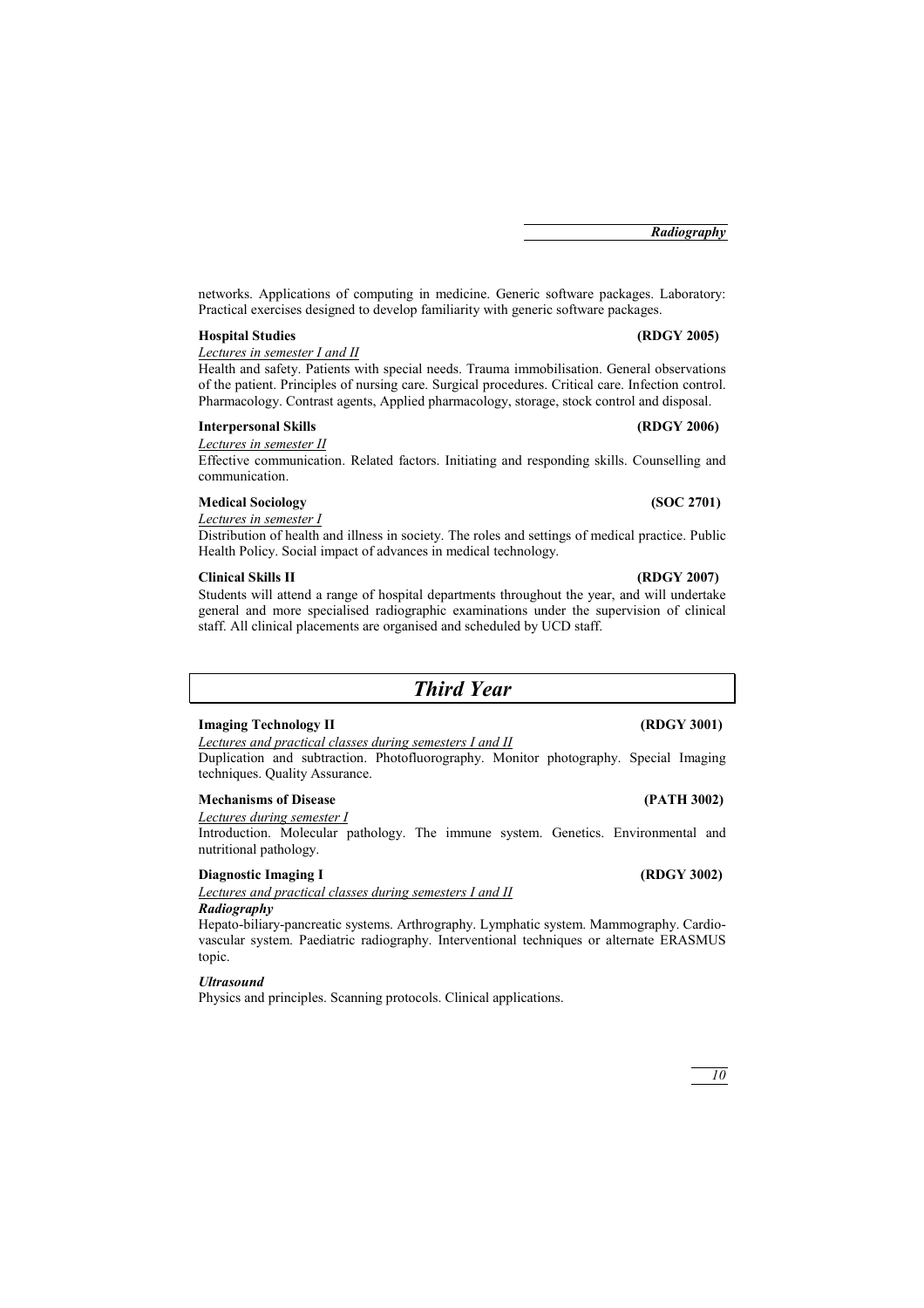### *Radionuclide Imaging*

Physics and principles. Scanning protocols. Clinical applications, Radiopharmacy.

### **Digital Imaging I (RDGY 3008)**

*Lectures and practical classes in semester I*

Terminology, computer fundamentals, hardware and software, operating systems, Quantitisation, sampling, analogue to digital conversion, image quality, image acquisition, digitisers, video capture, direct and computed radiography, fluoroscopic systems, transmission, archival, image display.

### **Equipment II** (RDGY 3004)

*Lectures and practicals in semester I and II*

Adaptations of equipment design. Equipment for mobile radiography, tomography, skull and dental radiography, mammography. Fluoroscopic equipment. Accident and Emergency equipment. Angiographic equipment. Care and maintenance. Design specifications. Quality assurance.

### **Epidemiology, Statistics and Research Methods (PHME 3002)**

*Lectures in semester I*

Natural history of diseases and prevention. Concepts and models. Descriptive and analytical epidemiology. Epidemiology of major chronic diseases.

Types and areas of research. Research design. Methodology. Statistics. Population. Presentation of research.

#### **Management and Health Service Structure (RDGY 3005)**

Concepts of management with particular reference to the needs of health care professionals in a changing health care environment.

#### **Clinical Skills III (RDGY 3006)**

Students will attend a range of hospital departments, undertaking most radiographic examinations under the supervision of clinical staff. Students will undertake limited clinical placements at the weekend and in the evenings. Some students may be allowed to attend a European Imaging department. All clinical placements are organised and scheduled by UCD staff.

## *Fourth Year*

### **Diagnostic Imaging II** (RDGY 4005)

*Lectures and practical classes during semesters I and II. Radiography*

Accident and Emergency techniques. Skeletal survey and bone densitometry. Central nervous system. Radiography of the elderly. Gynaecological and obstetric examinations. Mobile and operating theatre radiography.

*Computed Tomography*

Physics and principles. Scanning protocols. Clinical applications.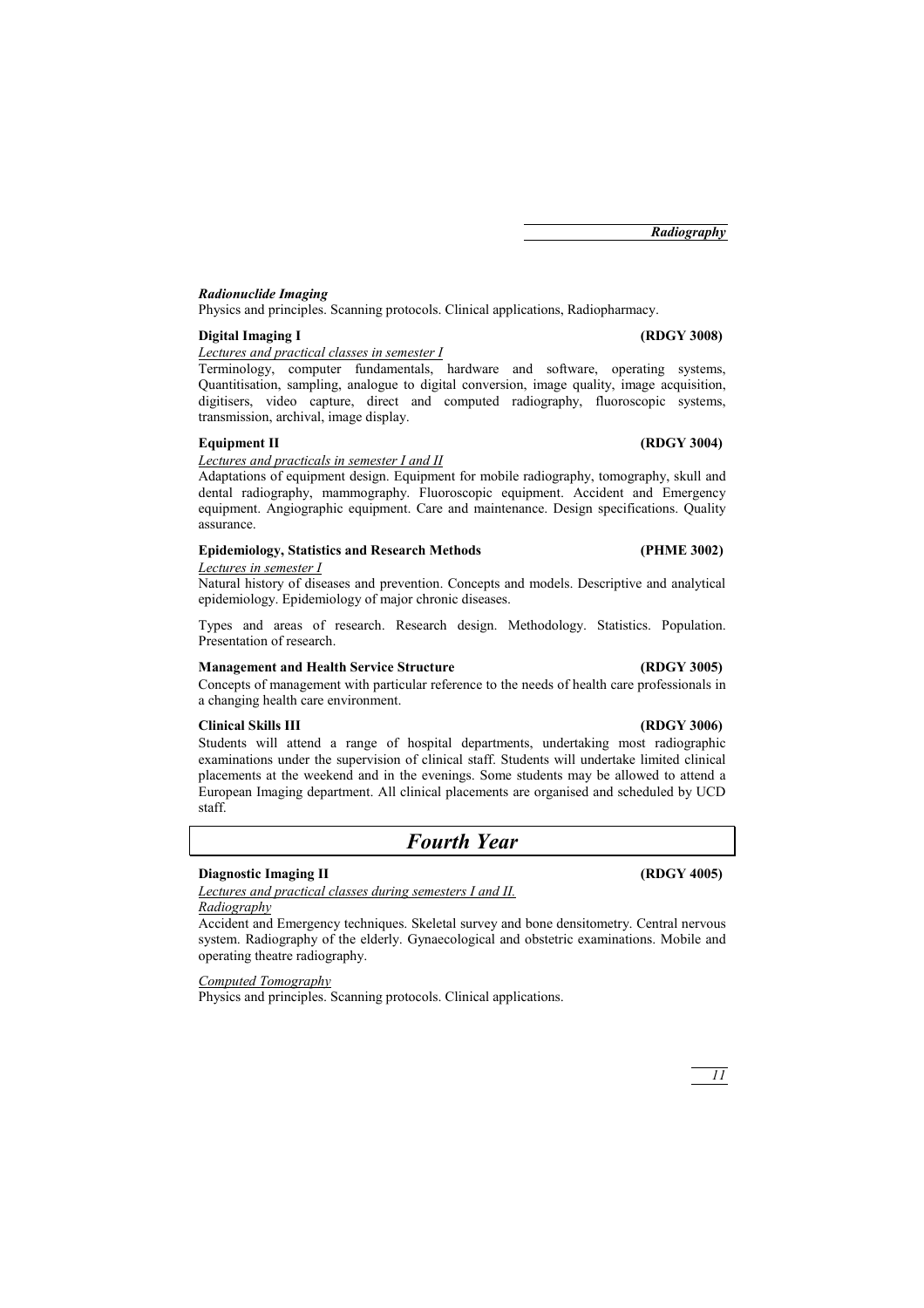### *Magnetic Resonance Imaging*

Physics and principles. Scanning protocols. Clinical applications.

### **Digital Imaging II (RDGY 4004)**

Image processing, compression, analysis and synthesis. Local and wide area networks. Topology. Industry standards. Quality Assurance.

#### **Legal Medicine (FMED 4001)**

Medical law and the radiographer. Tort. Medical negligence. Consent. Registration and professional organisations. Ethical issues. Contracts. Acts of the Oireachtas.

#### **Systematic Pathology (PATH 4005)**

#### *Lectures and tutorials during semester II.*

Pathology relevant to diagnostic imaging in each of the following: blood; cardiovascular system including congenital heart defects; respiratory system including mediastinum and pleura; musculo-skeletal system; gastrointestinal tract; hepato-biliary pancreatic systems; genito-urinary systems; reproductive systems and female breast; central nervous system; endocrine disorders; other miscellaneous pathology.

#### **Dissertation** (RDGY 4101)

Students are required to undertake an individual project which is related to Diagnostic Imaging under the supervision of a member of staff. Three copies of the project must be submitted at a specified time before the fourth year examinations. Candidates may be required to take an oral examination in the subject matter of the project.

#### **Clinical Skills IV (RDGY 4002)**

Students will attend a range of hospital departments, undertaking most radiographic examinations under the supervision of clinical staff. Students will undertake limited clinical placements at the weekend and in the evenings. All clinical placements are organised and scheduled by UCD staff.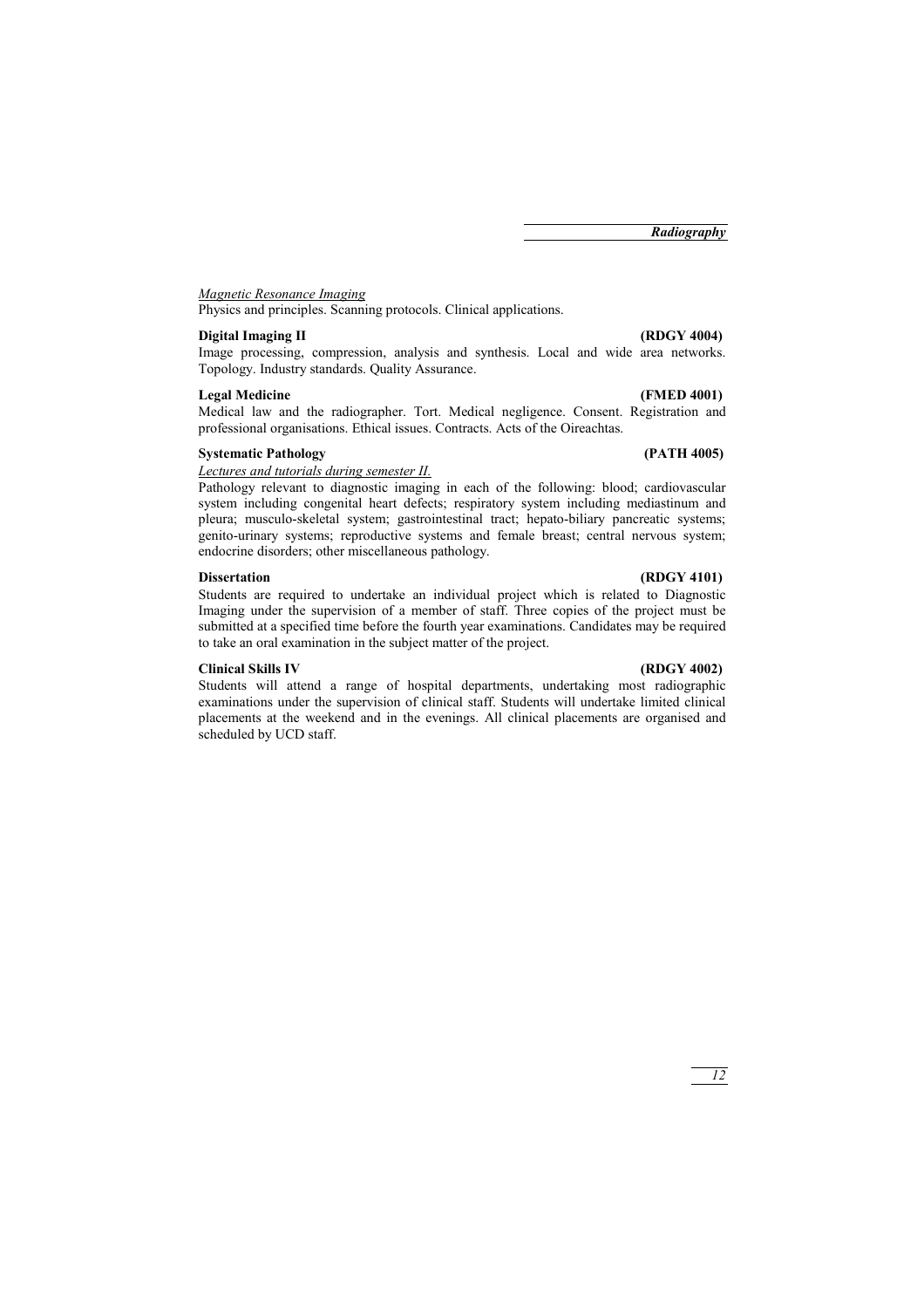## **Postgraduate Courses**

## *Taught MSc (BI, CT, MR, RNI, or US)*

#### **Course Aims**

- 1. To provide flexible and accessible programmes of postgraduate education that are appropriate for Radiographers and other health care professionals at various levels.
- 2. To equip candidates with the conceptual knowledge and necessary skills to:
	- Competently perform examinations in the chosen field to an expert level.
	- Develop greater professional autonomy and the ability to adapt to the needs of a changing health care sector.
	- Develop an analytical approach relevant to the professional practice of Diagnostic Imaging and associated disciplines.

### **Course Overview and Credits**

There are five pathways available:

Computed Tomography; Magnetic Resonance Imaging; Breast Imaging; Radionuclide Imaging; Ultrasound.

Certificates are available for any module in any pathway.

Each pathway is delivered via a modular structure, and may be followed on a full or part time basis, to the end point of choice, i.e.: Certificate, Diploma (Mammography only), Higher Diploma or MSc. All modules are assigned ECTS credits. Courses commence in January each year.

**A degree of MSc** is awarded following successful completion of appropriate modules to a total of 120 credits. Full time students may complete the MSc programme in four semesters.

**A Higher Diploma** is awarded following successful completion of appropriate modules to a total of 60 credits. Full time students may complete the HDip programme in two semesters.

*N.B. Candidates cannot be awarded an MSc and a Higher Diploma arising from the same course of study. All candidates register initially for the MSc.*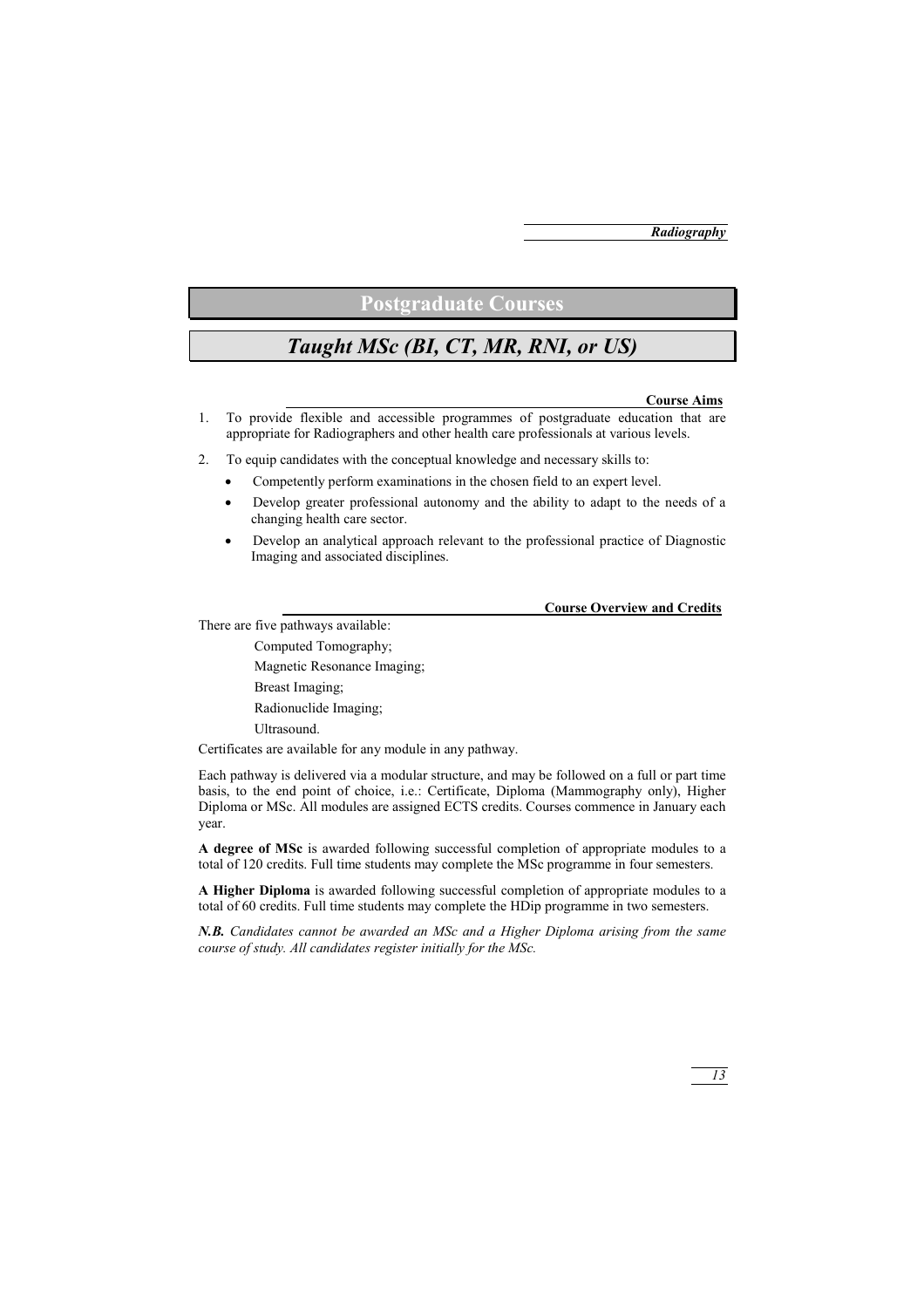**A Diploma** is awarded following successful completion of appropriate modules to a total of 26 credits. The Diploma option is only available for the Breast Imaging pathway. Full time students may complete the Dip programme in one semester plus clinical practice extending to the following Autumn.

**A Certificate** is awarded following successful completion of any course module that is offered on a stand-alone basis. The credits and time for completion of individual modules vary depending on the subject.

For all awards, part time students may extend completion of taught modules over a maximum of four semesters and research modules over a maximum of four semesters.

#### **Admission Requirements**

Applicants should hold an honours degree in Radiography, or other qualification deemed equivalent, plus appropriate clinical experience in Diagnostic Imaging. Some courses are open to health care professionals other than radiographers, provided they have an appropriate qualification and relevant clinical experience. Candidates will not normally be accepted with less than one year of general post-qualification experience. Applicants holding awards from other third level institutions may be granted exemptions on the basis of ECTS credits.

**N.B.** All applicants registering for any pathway must present a written commitment from a suitable clinical department confirming availability of at least the minimum amount of clinical experience.

### **Application**

Programmes are widely advertised prior to the course. Application forms are distributed nation-wide to Clinical Imaging departments during recruitment. In addition, on-line information is available at http://www.ucd.ie/diagnosticimaging

Places are limited and applicants may be required to undertake an assessment procedure before being offered a place.

#### **Course Structure**

Postgraduate students complete a combination of clinical and academic modules over the first two semesters (full time), or four semesters (part time). Attendance for lectures and tutorials is grouped into blocks per module over the calendar year, to facilitate the nation-wide student cohort, as well as students studying part-time or by independent module. Clinical experience is usually in the student's own hospital, and also sometimes in specialist centres. Clinical instruction will be given by course lecturers and specific trained staff within the clinical departments. Each student must spend substantial time in the specialist field to achieve the required experience.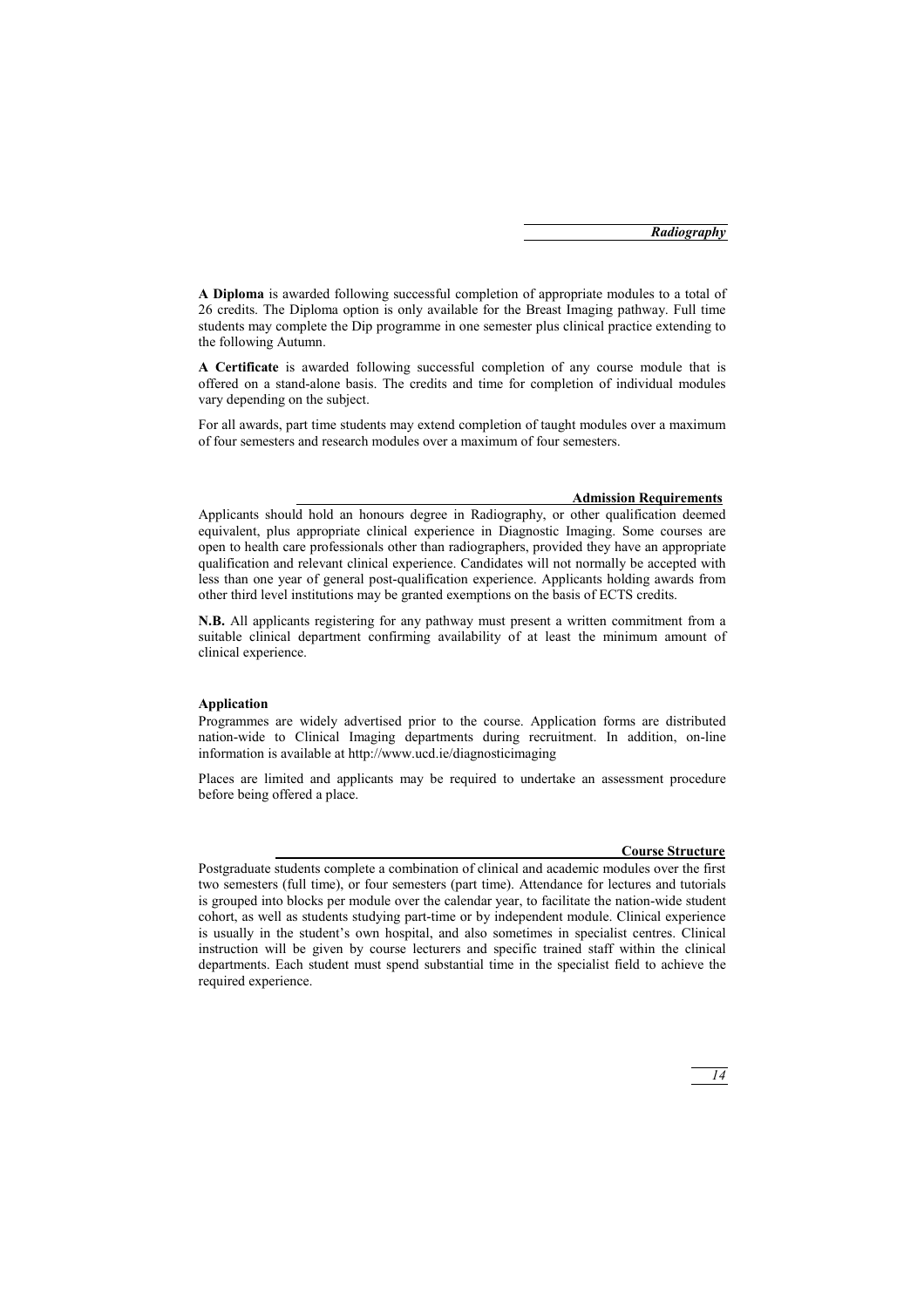In the next two semesters (full time students) or four semesters (part-time students) students complete the final taught module in Research Methodology and Statistics (by either attendance or distance learning), and undertake a supervised research project focussed in Diagnostic Imaging, which is presented in the MSc thesis.

The Degree of MSc (Diagnostic Imaging subject) is awarded on the basis of all examination results and the thesis. An oral examination in the subject matter of the thesis may be required by the examiners. Students may exit relevant programmes at Certificate, Diploma, or Higher Diploma level.

#### **Course Assessment**

Each programme pathway is assessed by a combination of coursework, clinical assessment and written examination.

Coursework is scheduled throughout the programme and is aimed at developing practical and professional skills appropriate at postgraduate level. Coursework may include production of evaluative reports, commentaries on clinical practice and presentation to peers.

For clinical assessment, each student compiles a Record of Clinical Practice that documents given case studies and examination records. In addition, appropriate objective clinical assessment is staged throughout the duration of each taught clinical programme.

Written examinations, in the form of Practice and Technology papers for each modality, are scheduled twice yearly in May and December. Students failing at first presentation may present for repeat examinations in the following semester. Research Methodology is assessed on completion of the taught module.

Candidates may be required to undertake an oral examination associated with either coursework, clinical assessment or written examination.

Candidates failing coursework or clinical assessment at the first presentation will normally be given the opportunity to repeat the assessment twice within prescribed time periods. Repeated coursework or clinical assessment will record a maximum mark of 50%.

Written examinations must normally be passed by the fourth examination sitting for which the candidate is eligible.

#### **Course Progression**

Suitable applicants may be accepted to study any module as a stand-alone unit, in which case an appropriate Certificate will be awarded on successful completion of all associated assessments. Similar Certificates as above may be awarded to postgraduates who fail to

Where a student fails a module assessment at the first attempt, progression to the modules of the next semester will normally be permitted. Where a student fails a module assessment at the second or further attempt, progression to the modules of the next semester will not normally be permitted until the assessment has been passed.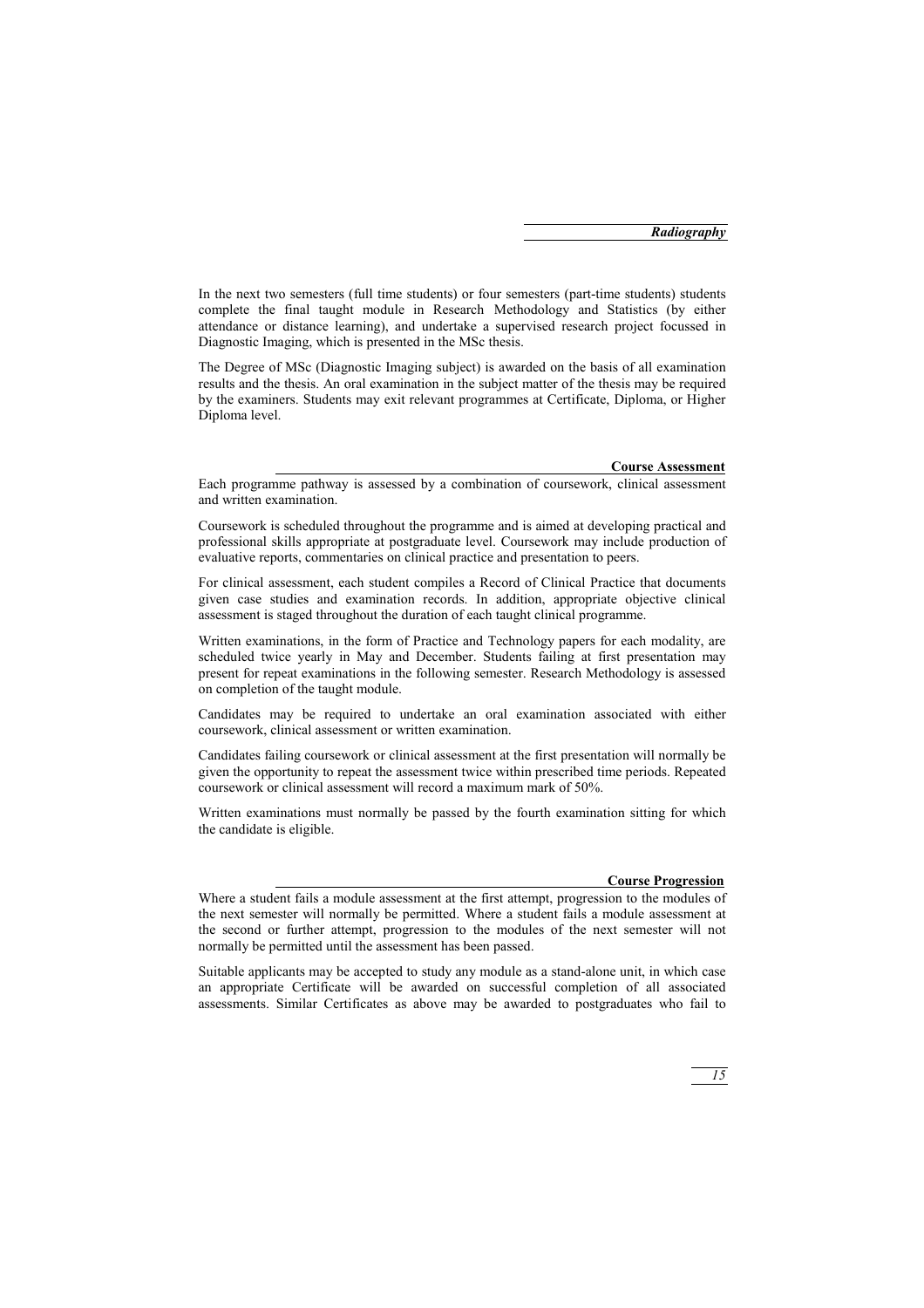complete an entire Diploma/Higher Diploma programme as a result of extenuating circumstances.

## *Modular Structure*

Each student selects modules appropriate to the pathway from each section, to a total of 120 credits for MSC, 60 credits for Higher Diploma and 26 credits for Diploma (Mammography only). Students may not mix pathway specific modules. Suitable candidates may be accepted to study individual modules for award of Certificate.

### **Section A: Professional Practice And School Operation**

*Higher Diploma and MSc students require 10 credits in this section. Diploma students require 7 credits. Certificates may be awarded for individual modules.*

| <b>RDGY</b> | P <sub>0</sub> 30 | Current Imaging*              | $(3 \text{ credits})$ |
|-------------|-------------------|-------------------------------|-----------------------|
| <b>RDGY</b> | P <sub>0</sub> 31 | Counselling & Communication** | $(2 \text{ credits})$ |
| <b>RDGY</b> | P <sub>0</sub> 32 | Equipment Management          | $(2 \text{ credits})$ |
| <b>RDGY</b> | PO33              | Health Screening***           | $(2 \text{ credits})$ |
| <b>RDGY</b> | PO34              | Psychology                    | $(2 \text{ credits})$ |
| RDGY        | PO35              | <b>Ouality in Healthcare</b>  | $(2 \text{ credits})$ |
| <b>RDGY</b> | PO36              | <b>Quality in Imaging</b>     | $(2 \text{ credits})$ |

*\* Compulsory module* 

*\*\* Advised with Obstetric Ultrasound* 

*\*\*\* Compulsory with Breast Imaging*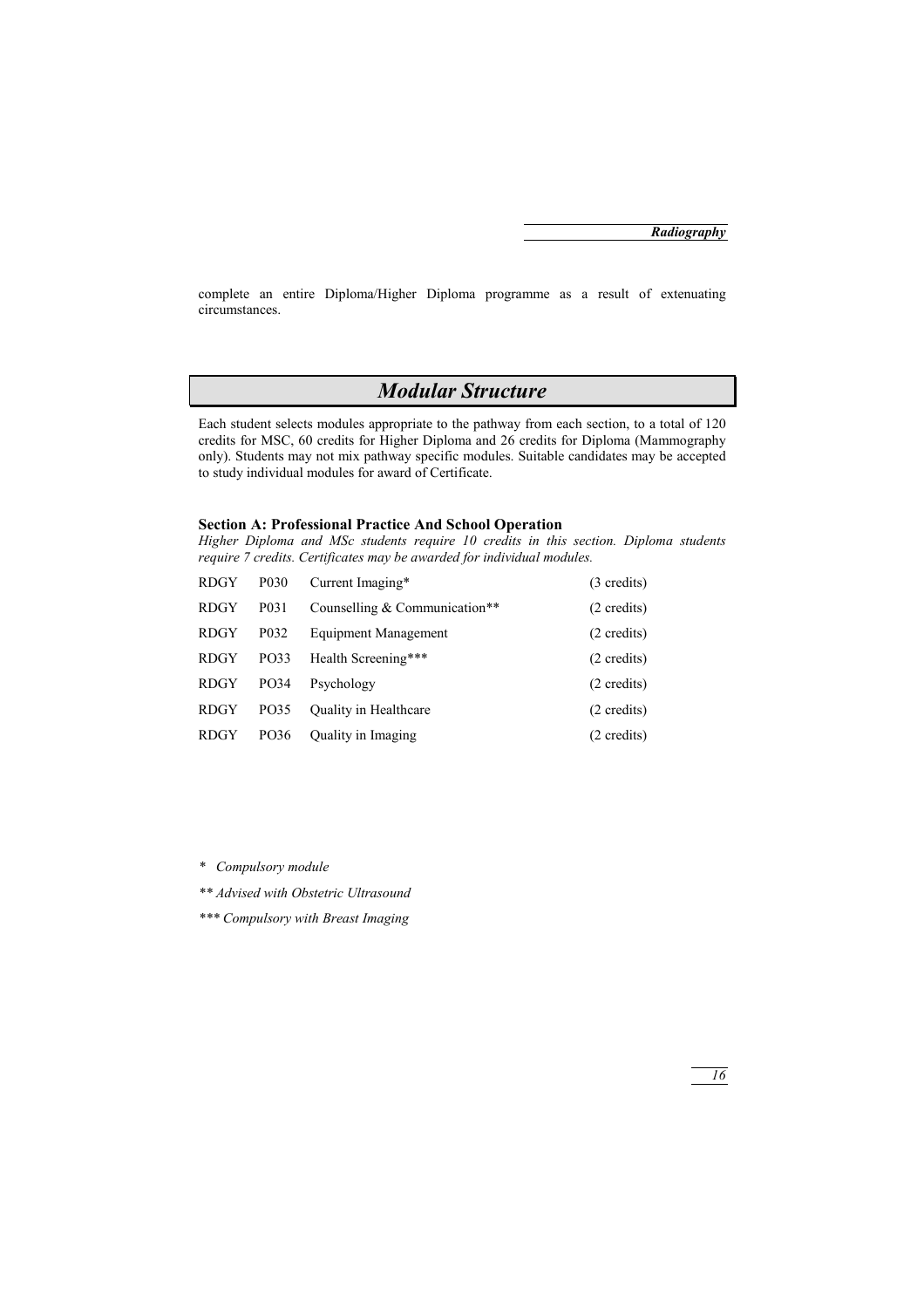### **Section B: Practice**

*Higher Diploma and MSc students require 20 pathway specific credits in this section. Diploma students require 6 credits. Certificates may be awarded for individual modules.*

| <b>RDGY</b> | P <sub>101</sub> | Practice of Breast Imaging I                        | $(6 \text{ credits})$  |
|-------------|------------------|-----------------------------------------------------|------------------------|
| <b>RDGY</b> | P <sub>102</sub> | Practice of Breast Imaging II                       | (3 credits)            |
| RDGY        | P <sub>103</sub> | Practice of Breast Imaging III                      | $(6 \text{ credits})$  |
| RDGY        | P <sub>104</sub> | Practice of Computed Tomography                     | $(15 \text{ credits})$ |
| RDGY        | P <sub>105</sub> | Practice of Magnetic Resonance Imaging              | $(15 \text{ credits})$ |
| <b>RDGY</b> | P <sub>106</sub> | Practice of Radionuclide Imaging                    | $(15 \text{ credits})$ |
| <b>RDGY</b> | P <sub>107</sub> | Practice of Abdominal Ultrasound                    | $(8 \text{ credits})$  |
| RDGY        | P <sub>108</sub> | Practice of Vascular Ultrasound                     | $(8 \text{ credits})$  |
| <b>RDGY</b> | P <sub>109</sub> | Practice of Obstetric Ultrasound                    | $(8 \text{ credits})$  |
| <b>RDGY</b> | P <sub>110</sub> | Practice of Small Parts Ultrasound                  | (4 credits)            |
| RDGY        | P <sub>111</sub> | Practice of Gynaecological Ultrasound               | (4 credits)            |
| RDGY        | P112             | Practice of Obstetric and Gynaecological Ultrasound | $(16 \text{ credits})$ |

### **Section C: Technology**

*Higher Diploma and MSc students require 20 pathway specific credits in this section (except Ultrasound pathway requires 18 credits). Diploma students require 8 credits. Certificates may be awarded for individual modules.*

| <b>RDGY</b> | P <sub>050</sub> | Technology of Breast Imaging I           | $(6 \text{ credits})$  |
|-------------|------------------|------------------------------------------|------------------------|
| <b>RDGY</b> | P <sub>051</sub> | Technology of Breast Imaging II          | $(9 \text{ credits})$  |
| <b>RDGY</b> | P <sub>052</sub> | Technology of Computed Tomography        | $(15 \text{ credits})$ |
| <b>RDGY</b> | P <sub>053</sub> | Technology of Magnetic Resonance Imaging | $(15 \text{ credits})$ |
| <b>RDGY</b> | P <sub>054</sub> | Technology of Radionuclide Imaging       | $(15 \text{ credits})$ |
| <b>RDGY</b> | P <sub>055</sub> | Technology of Ultrasound                 | $(13 \text{ credits})$ |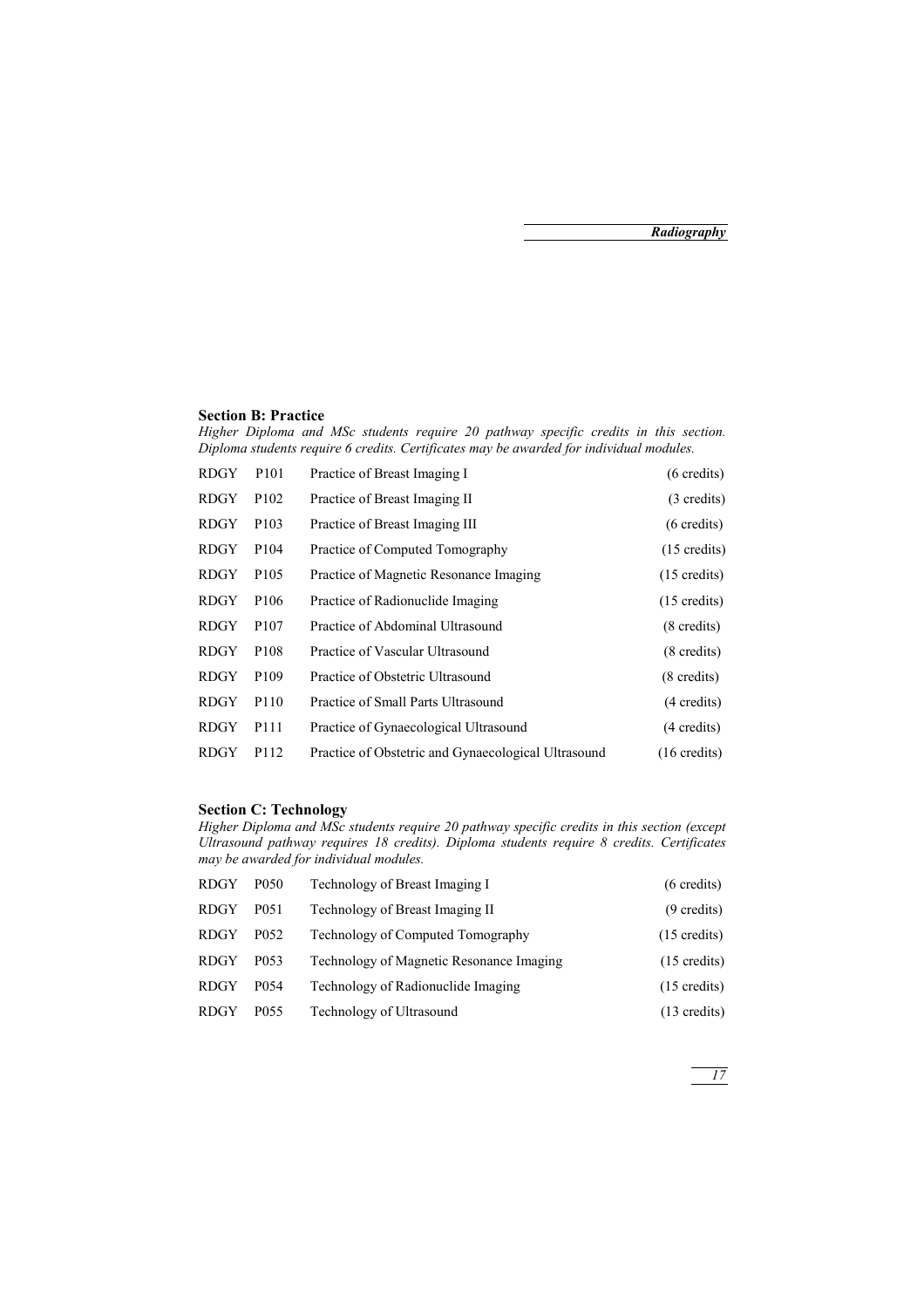### **Section D: Clinical Practice**

*Higher Diploma and MSc students require 30 pathway specific credits in this section (except Ultrasound pathway requires 32 credits). Diploma students require 12 credits. Certificates may be awarded for individual modules.*

| RDGY        | P <sub>201</sub>  | Clinical Practice of Breast Imaging I: Mammography        | (9 credits)            |
|-------------|-------------------|-----------------------------------------------------------|------------------------|
| RDGY        | P <sub>202</sub>  | Clinical Practice of Breast Imaging II: Breast Imaging    | $(6 \text{ credits})$  |
| RDGY        | P <sub>20</sub> 3 | Clinical Practice of Breast Imaging III: Image evaluation | $(8 \text{ credits})$  |
| RDGY        | P <sub>204</sub>  | Clinical Practice of Computed Tomography                  | $(23 \text{ credits})$ |
| <b>RDGY</b> | P <sub>205</sub>  | Clinical Practice of Magnetic Resonance Imaging           | $(23 \text{ credits})$ |
| <b>RDGY</b> | P <sub>206</sub>  | Clinical Practice of Radionuclide Imaging                 | $(23 \text{ credits})$ |
| RDGY        | P <sub>207</sub>  | Clinical Practice of Abdominal Ultrasound                 | $(12 \text{ credits})$ |
| RDGY        | P <sub>208</sub>  | Clinical Practice of Vascular Ultrasound                  | $(12 \text{ credits})$ |
| RDGY        | P <sub>209</sub>  | Clinical Practice of Obstetric Ultrasound                 | $(12 \text{ credits})$ |
| <b>RDGY</b> | P <sub>210</sub>  | Clinical Practice of Small Parts Ultrasound               | $(6 \text{ credits})$  |
| <b>RDGY</b> | P <sub>211</sub>  | Clinical Practice of Gynaecological Ultrasound            | $(6 \text{ credits})$  |
| RDGY        | P <sub>2</sub> 12 | Combined Obstetric and Gynae Clinical Practice            | $(24 \text{ credits})$ |
|             |                   |                                                           |                        |

#### **Section E: Research**

| RDGY P301 | Research Methodology and Statistics  | $(10 \text{ credits})$ |
|-----------|--------------------------------------|------------------------|
| RDGY P302 | Thesis in Breast Imaging             | $(50 \text{ credits})$ |
| RDGY P303 | Thesis in Computed Tomography        | $(50 \text{ credits})$ |
| RDGY P304 | Thesis in Magnetic Resonance Imaging | $(50 \text{ credits})$ |
| RDGY P305 | Thesis in Radionuclide Imaging       | $(50 \text{ credits})$ |
| RDGY P306 | Thesis in Ultrasound                 | $(50 \text{ credits})$ |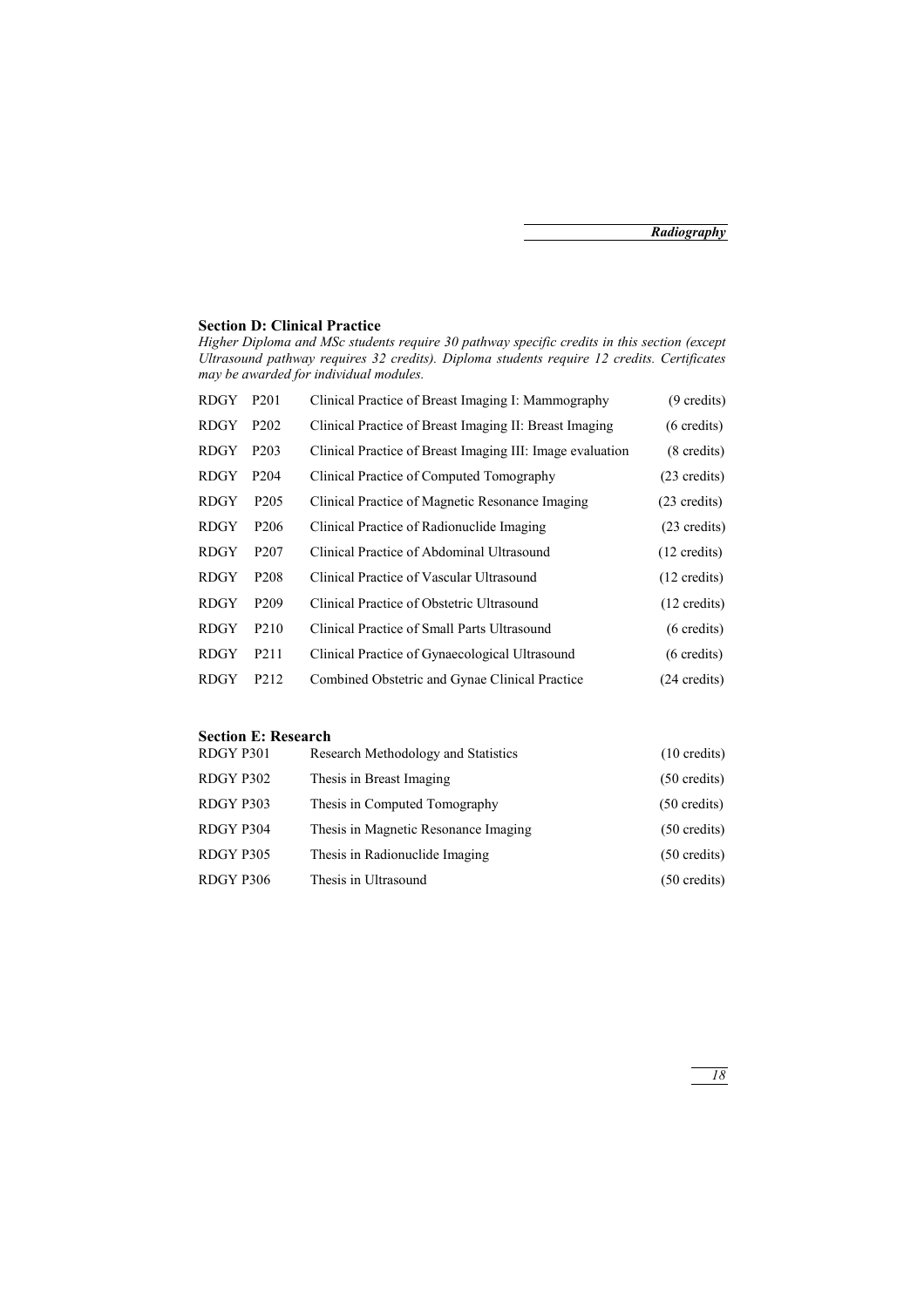## *Syllabus of Modules*

#### **SECTION A: PROFESSIONAL PRACTICE AND SCHOOL OPERATION**

#### **Current Imaging RDGY P030**

Communication between digital systems: essential factors, compatibility and incompatibility. DICOM III. Transmission methods: Ethernet, fibre optics, Network topologies. Data transmission rates. Impact of signal to noise ratios. Picture Archiving and Communications. Telemedicine. Send and receive stations: Correlation of modalities: clinically useful mergers. Clinical impact of image transmission. Cost effectiveness and impact on patient management.

#### **Counselling and Communication RDGY P031**

Counselling theories. Listening and reflecting. Bereavement and loss. Care of the councillor. Includes group work.

### **Equipment Management RDGY P032**

Report Analysis. Specifications. Facility Design. Commissioning and operation.

#### **Health Screening RDGY P033**

WHO principles. Preventative medicine. The screening approach. Requirements of a screening test. Screening methods. Screening population. Cost – benefit analyses. Management of positive screening. Ethical issues.

#### **Psychology RDGY P034**

Current issues in sick patient psychology. Group dynamics. Stress management.

### **Quality in Healthcare RDGY P035**

Concepts of quality in healthcare. Quality management, service industry, models of healthcare quality. Quality in healthcare: management, professional and patient perspectives. Measuring quality. Accreditation: theory and practice. Risk management. Freedom of Information.

### **Quality in Imaging RDGY P036**

Theoretical concepts of quality: multiprofessional team, multiprofessional audit. Management of change. Accreditation. Medical/clinical: Audit, analysis and feedback.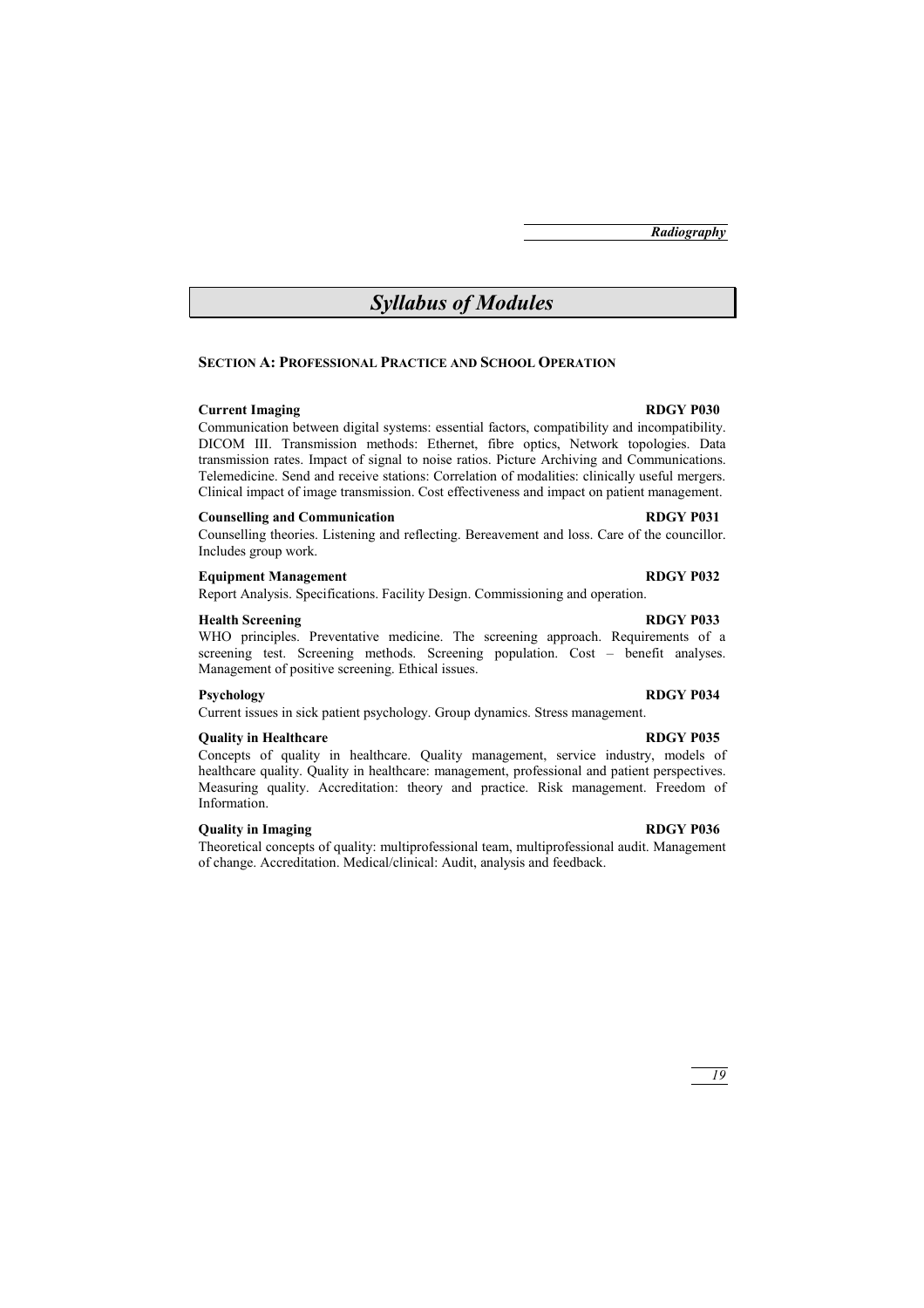### **SECTION B: PRACTICE**

#### **Practice of Breast Imaging I RDGY P101**

Breast anatomy, physiology and development. Breast pathology. Operating principles. Breast examinations: clinical examination; mammography; biopsy; stereotaxis. Normal and abnormal radiographic appearances.

#### **Practice of Breast Imaging II RDGYP102**

Disease process and disease management. Screening referral. The asymptomatic patient. Alternate modalities: ultrasound; magnetic resonance; scintimammography; sentinel node imaging. Functional imaging. Normal and abnormal radiographic appearances. Image appraisal and evaluation. Audit of practice.

#### **Practice of Breast Imaging III** RDGY P103

Indication and presentation. Concepts of normality and abnormality. Analysis of diagnostic efficacy. Issues in observer variation.

Image quality evaluation. Quality criteria. Pattern recognition. Normal and abnormal radiographic appearances. Documenting and transmitting results.

#### **Practice of Computed Tomography RDGY P104**

Operating principles. Scanning techniques. Clinical applications, to include consideration of examination techniques on both a systemic and regional basis, to include 3D and image analysis. Radiation Protection and Dosimetry: Predicted and recorded bioeffects. Dose audit. Dose minimisation techniques.

#### **Practice of Magnetic Resonance Imaging RDGY P105**

Operating principles, scanning techniques. Consideration of examination techniques on both a systemic and regional basis. 3D techniques and image analysis.

#### **Practice of Radionuclide Imaging RDGY P106**

Operating principles. Scanning techniques. Clinical applications to include consideration of examination techniques on both a systemic and regional basis, encompassing principles and applications image analysis.

Radiopharmacy design and operation. Radiopharmaceuticals. Radiation Protection and Dosimetry: General dosimetry and dose measurement. Dose calculations. Legislation: general and specific. Hazard control.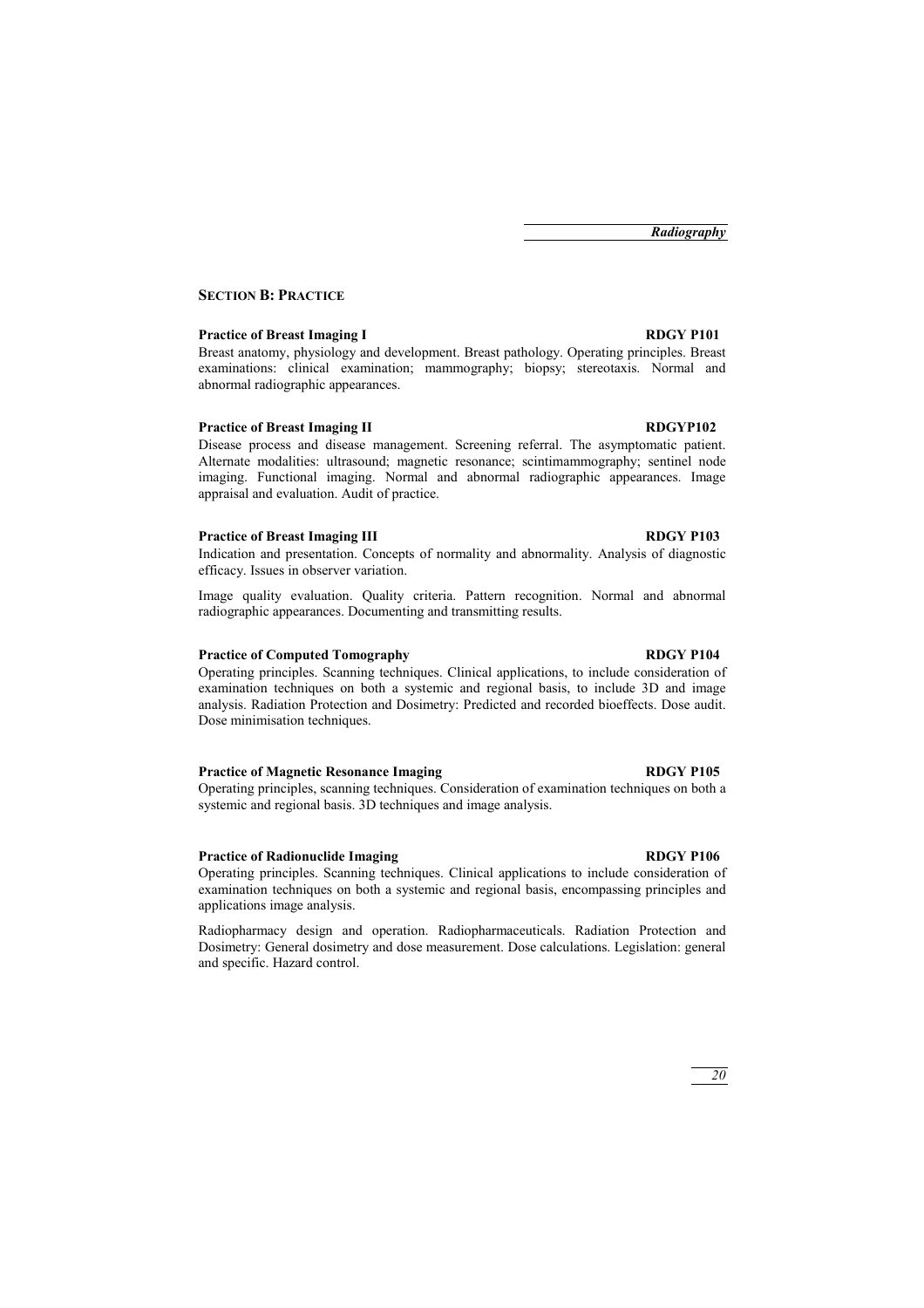### **Practice of Abdominal ultrasound RDGY P107**

Consideration of the indications; scanning techniques; normal and abnormal appearances; invasive, interventional and endoscopic procedures; and paediatric examinations of the liver, biliary system, pancreas, stomach, spleen, diaphragm, small and large bowel, kidneys, ureters, bladder, suprarenals, aorta and branches, inferior vena cava, mesentery and fluid collections.

#### **Practice of Obstetric ultrasound RDGY P109**

Consideration of the indications; transabdominal and transvaginal scanning techniques; normal and abnormal appearances; and invasive and interventional procedures for: first trimester scans; gestational age assessment; fetal anatomy scans; fetal abnormality scans; fetal growth and weight estimation; fetal biophysical profiles; multiple pregnancy scans; Doppler ultrasound in pregnancy; investigation of placenta, cord and liquor; investigation of maternal conditions; examination for chromosomal abnomalities and syndromes; post partum scans.

#### **Practice of Vascular ultrasound RDGY P108**

Consideration of the indications; Doppler, duplex and colour flow ultrasound techniques; Doppler signal processing and spectral analysis; invasive and interventional and endoscopic procedures; normal and abnormal appearances and plethysmographic examinations for: cerebrovascular circulation; intra-abdominal vasculature; arterial and venous circulation of upper and lower extremities.

### Practice of Gynaecological ultrasound RDGY P111

Consideration of the indications; transabdominal and transvaginal scanning techniques; normal and abnormal appearances; and invasive, interventional and endoscopic procedures for uterus, ovaries and adnexa; infertility.

#### **Practice of Small parts ultrasound RDGY P110**

Consideration of the indications; scanning techniques; normal and abnormal appearances; invasive, interventional and endoscopic procedures; and paediatric examinations for the breast; eye, musculo-skeletal system; neonatl aintracranial structures; scrotum; thyroid and parathyroid glands.

#### **Combined Obs/gynae practice RDGY P112**

The obstetric and gynaecological syllabi are covered. In addition, specialist expertise in the field is developed by detailed consideration of an aspect of obstetric or gynaecological practie which is presented in a small research project.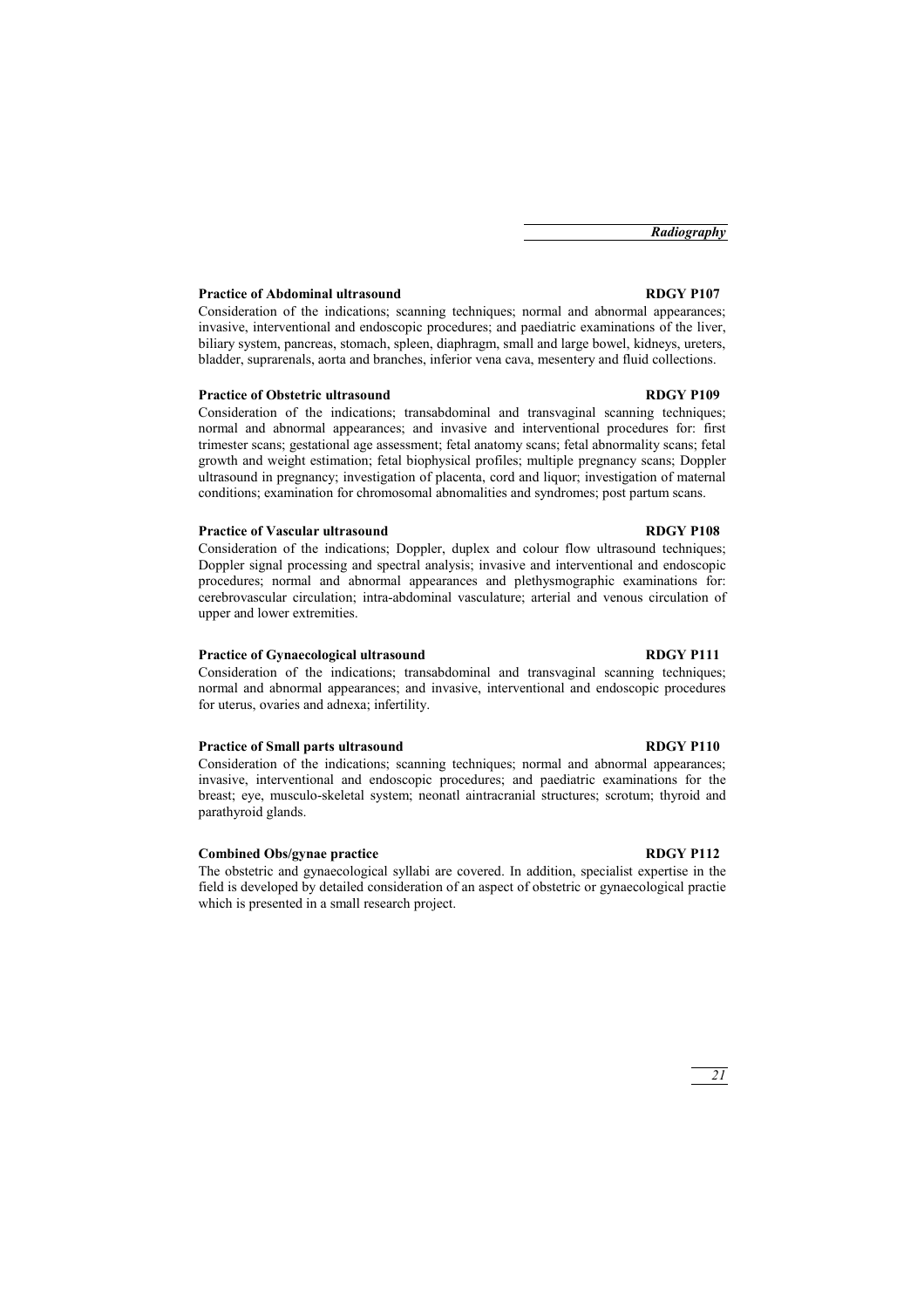### **SECTION C: TECHNOLOGY**

#### **Technology of Breast Imaging I RDGY P050**

Mammography units: generator; tube; filtration; console; image recording systems, conventional and digital. Compression. Exposure factors. Dosimetry and safety. Legislation. Processing: dedicated and shared units. Routine quality assurance.

### **Technology of Breast Imaging II RDGY P051**

Mammography units: comparative evaluation of units available. Advanced consideration of filtration and target material. Examination optimisation: exposure and dose, variables with digital units. Advanced quality assurance.

#### **Technology of Computed Tomography RDGY P052**

X-ray generation. Tubes, detectors, collimators. Hardware and software. Data acquisition, processing and presentation. Radiation Protection and Dosimetry: Predicted and recorded bioeffects. Dose audit. Dose minimisation techniques.

#### Technology of Magnetic Resonance Imaging RDGY P053

Magnets and magnetism, signal generation, gradients, pulse sequences, image formation, sequence parameters, flow phenomena, safety. Bioeffects, artefacts, quality assurance.

#### **Technology of Radionuclide Imaging**  Technology **RDGY P054**

Radiation detection. Computers and electronics. Gamma camera. Calibrators, monitors, counters and dosimeters. Quality assurance. SPECT and PET. Radiopharmacy. Radionuclides. Cyclotron. Isotope generator.

### Technology of Ultrasound RDGY P055

Ultrasound physics: continuous waves, pulsed waves, propagation in tissues, bioeffects. Ultrasound production: beam shapes and transducers. A, M, B and Doppler mode scanners, combination scanners. Mensuration. Quality assurance. Dosimetry and safety.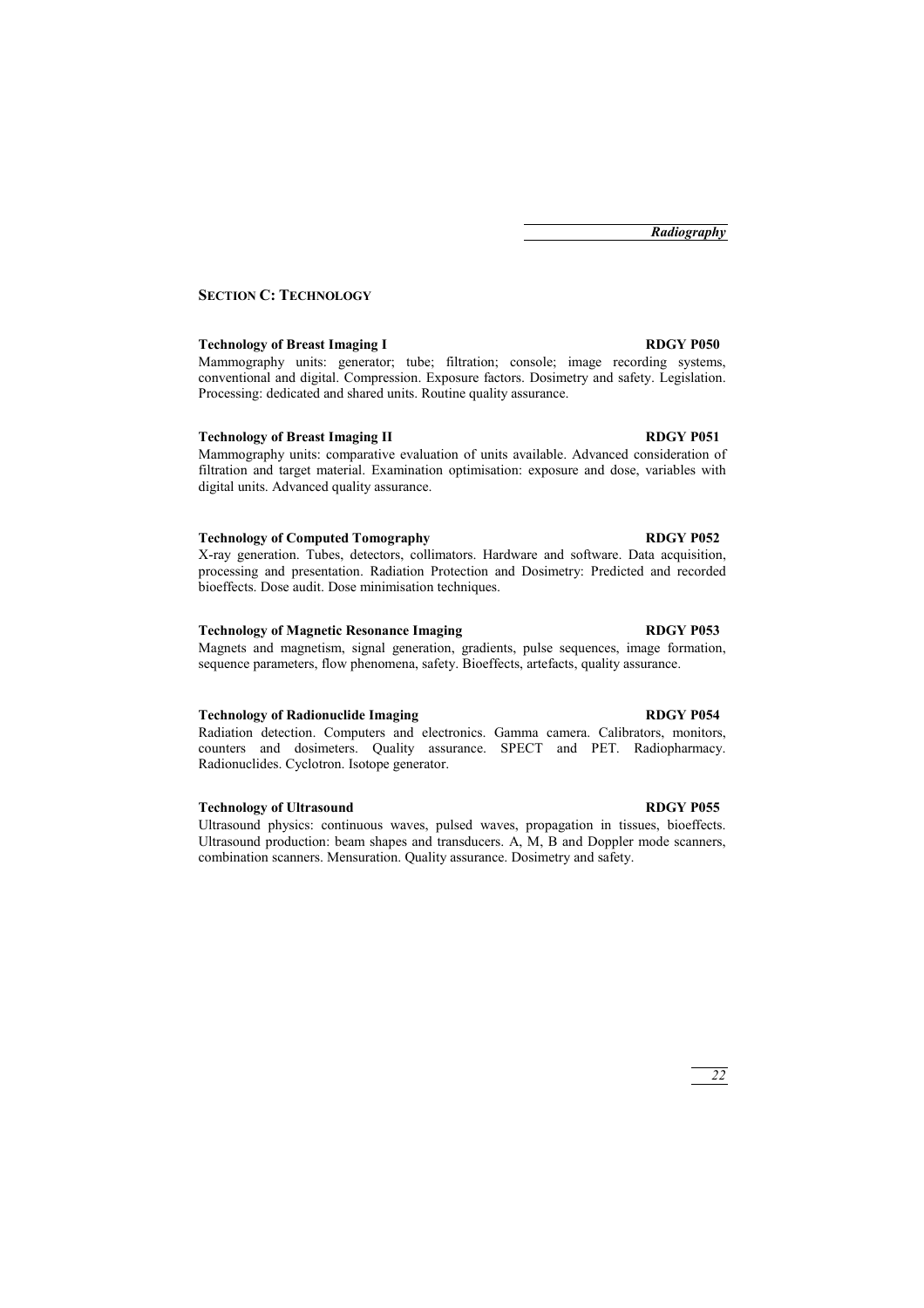### **SECTION D: CLINICAL PRACTICE**

#### **Clinical Practice of Breast Imaging I (Mammography) RDGY P201**

Each student will have 30 hours of practical tuition in the technique of mammography, followed by at least 400 hours of clinical practice in mammography. This should encompass performing mammograms, attending reporting sessions and involvement in administration and operation of the department.

#### **Clinical Practice of Breast Imaging II (Breast Imaging) RDGY P202**

Each student will undertake a range of mammographic procedures, and be involved in breast imaging using other modalities. Critical review of practice is implicit.

#### **Clinical Practice of Breast Imaging III (Image Evaluation) RDGY P203**

Each student will have 45 hours of supervised mammographic image evaluation, followed by extensive involvement in image evaluation. Three performance audits drawn from clinical practice will be compiled.

#### **Clinical Practice of Computed Tomography RDGY P204**

Each student undertakes an extensive range of CT examinations during approximately 1000 hours of clinical practice in a department with a reasonable case-load. This should encompass performing scans, attending reporting and review sessions and involvement in administration and operation of the department.

The range of techniques learned should at least include common scanning sequences and approaches to image reconstruction for head, thorax, abdomen and limbs. Experience in sequential and spiral scanning is essential; experience in multi-slice scanning is desirable.

#### **Clinical Practice of Magnetic Resonance Imaging RDGY P205**

Each student undertakes an extensive range of MR examinations during approximately 1000 hours of clinical practice in a department with a reasonable case load. This should encompass performing scans, attending reporting and review sessions and involvement in administration and operation of the department.

The range of techniques learned should at least include common scanning sequences and approaches to image reconstruction for head, thorax, abdomen and limbs. Experience in vascular imaging is essential; experience in functional imaging, diffusion weighted imaging and spectroscopy is desirable.

#### **Clinical Practice of Radionuclide Imaging RDGY P206**

Each student undertakes an extensive range of RNI examinations during approximately 1000 hours of clinical practice in a department with a reasonable case load. This should encompass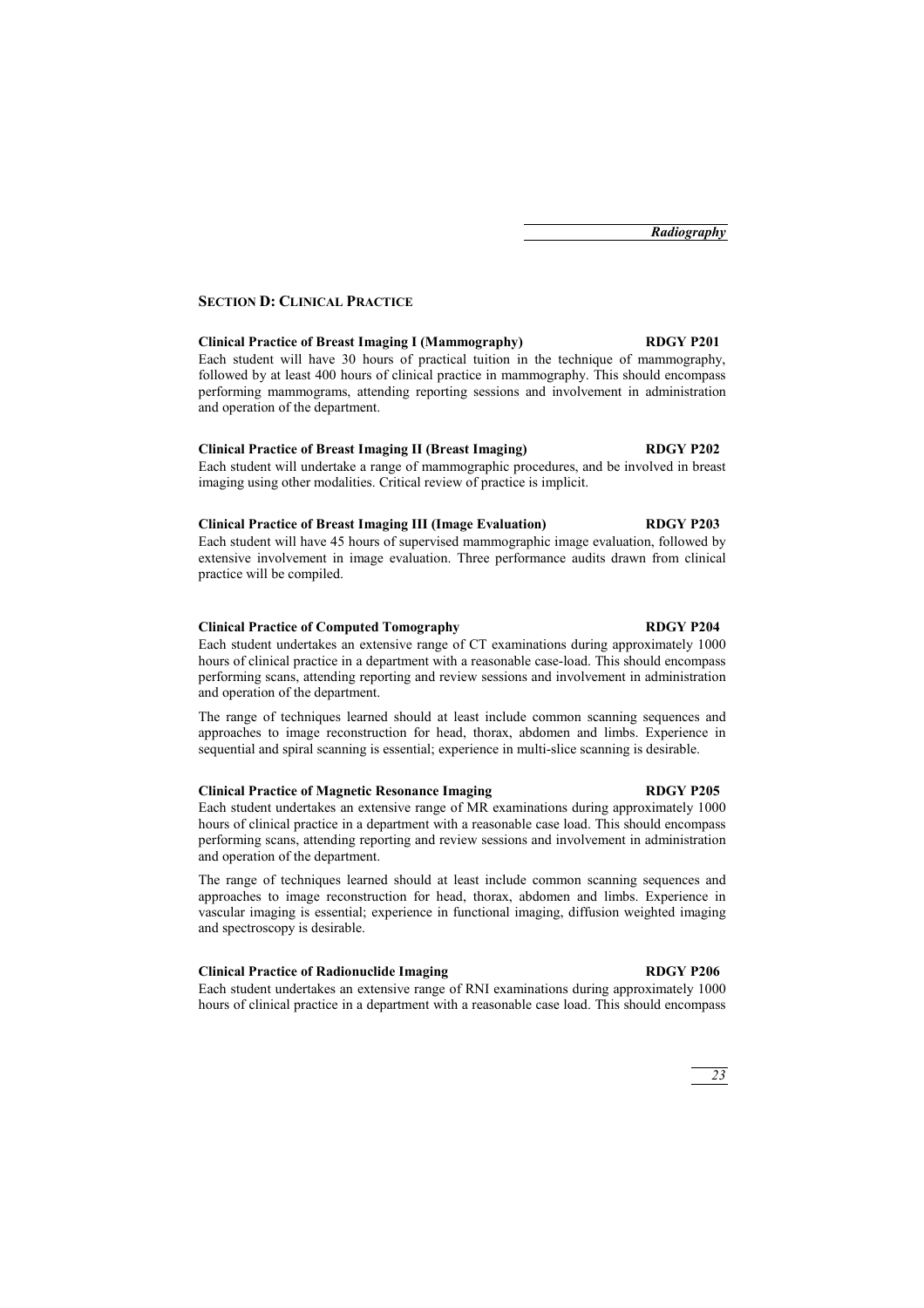radiopharmacy preparation, performing scans, attending reporting and review sessions and involvement in administration and operation of the department.

The range of techniques learned should at least include common scanning sequences and post processing techniques for skeletal, respiratory, nephro-urological, endocrine, GI, cardiovascular and central nervous systems. Experience in SPECT is desirable.

#### **Clinical Practice of Abdominal ultrasound RDGY P207**

Each student undertakes an extensive range of abdominal US examinations during approximately 500 hours of clinical practice in a department with a reasonable case load. This should encompass performing scans, attending reporting and review sessions and involvement in administration and operation of the department.

The range of techniques learned should at least include scanning of the liver, biliary system, pancreas, stomach, spleen, diaphragm, small and large bowel, kidneys, ureters, bladder, suprarenals, aorta and branches, inferior vena cava, mesentery and fluid collections. Experience in invasive and interventional procedures is essential, experience in endoscopic procedures and paediatric examinations is desirable.

#### **Clinical Practice of Obstetric ultrasound RDGY P209**

#### Each student undertakes an extensive range of obstetric US examinations during approximately 500 hours of clinical practice in a department with a reasonable case load. This should encompass performing scans, attending reporting and review sessions and involvement in administration and operation of the department.

The range of techniques learned should at least include first trimester scans; gestational age assessment; fetal anatomy scans; fetal abnormality scans; fetal growth and weight estimation; fetal biophysical profiles; multiple pregnancy scans; Doppler ultrasound in pregnancy; investigation of placenta, cord and liquor; investigation of maternal conditions; examination for chromosomal abnomalities and syndromes; and post partum scans. Experience in transabdominal and transvaginal scanning is essential.

#### **Clinical Practice of Vascular ultrasound RDGY P208**

#### Each student undertakes an extensive range of vascular US examinations during approximately 500 hours of clinical practice in a department with a reasonable case load. This should encompass performing scans, attending reporting and review sessions and involvement in administration and operation of the department.

The range of techniques learned should at least include scanning of cerebrovascular circulation; intra-abdominal vasculature; arterial and venous circulation of upper and lower extremities. Experience in Doppler, duplex and colour flow ultrasound techniques; Doppler signal processing and spectral analysis is essential, experience in plethysmographic examinations is desirable.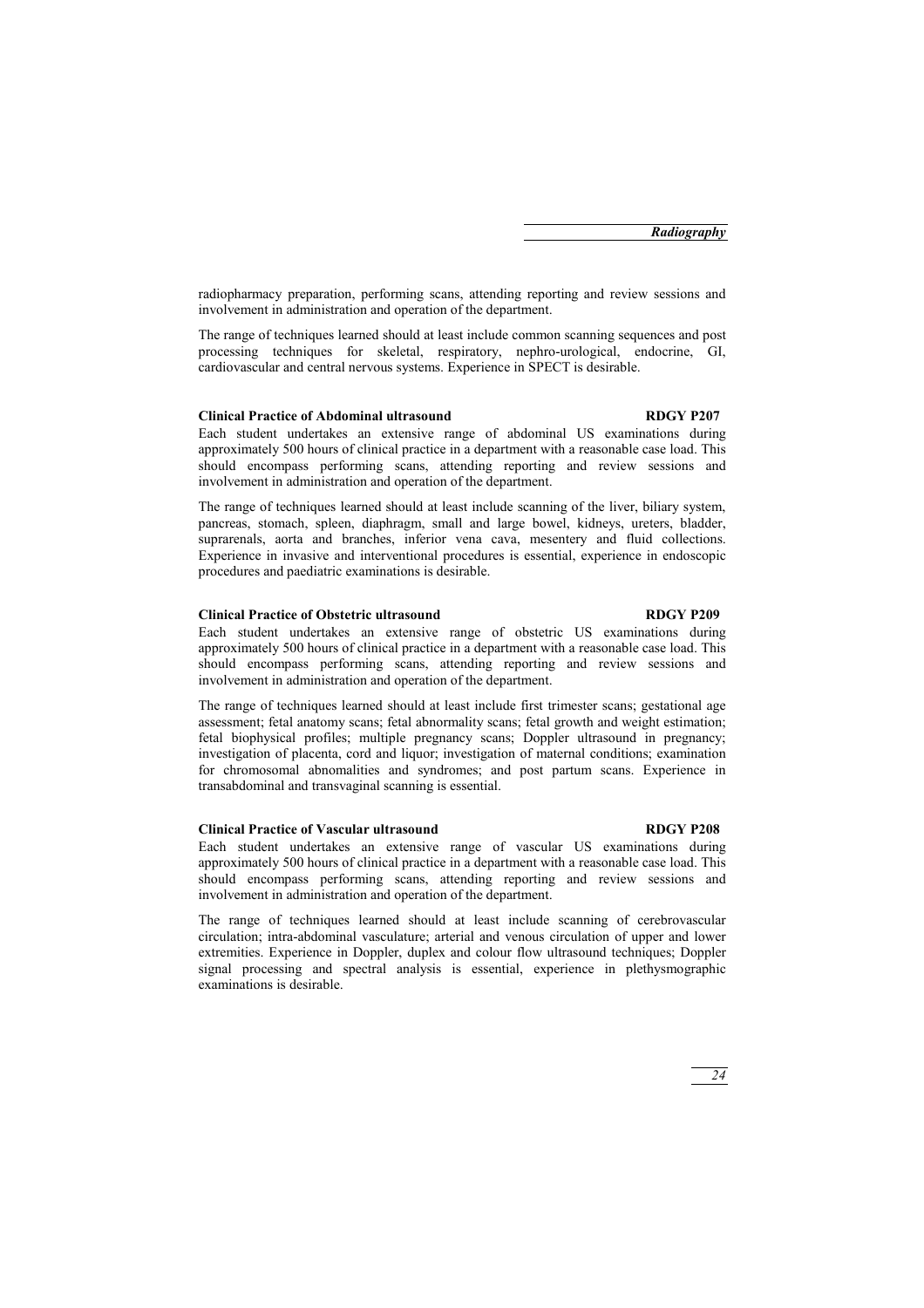#### **Clinical Practice of Gynaecological ultrasound RDGY P211**

Each student undertakes an extensive range of gynaecological US examinations during approximately 250 hours of clinical practice in a department with a reasonable case load. This should encompass performing scans, attending reporting and review sessions and involvement in administration and operation of the department.

The range of techniques learned should at least include transabdominal and transvaginal scanning techniques for uterus, ovaries and adnexa. Experience in infertility scanning is desirable.

#### **Clinical Practice of Small parts ultrasound RDGY P210**

Each student undertakes an extensive range of small parts US examinations during approximately 250 hours of clinical practice in a department with a reasonable case load. This should encompass performing scans, attending reporting and review sessions and involvement in administration and operation of the department.

The range of techniques learned should at least include scanning of the following: the breast; eye, musculo-skeletal system; neonatal intracranial structures; scrotum; thyroid and parathyroid glands.

#### **Clinical Practice of Obstetric and Gynae Ultrasound RDGY P212**

involvement in administration and operation of the department.

Each student undertakes an extensive range of obstetric and gynaecological US examinations during approximately 1000 hours of clinical practice in a department with a reasonable case load. This should encompass performing scans, attending reporting and review sessions and

The syllabus for Clinical Practice in obstetric and gynaecological scanning should be followed. In addition, specialist expertise in the field should be supported by further scanning and case studies associated with a particular aspect of obstetric or gynaecological practice.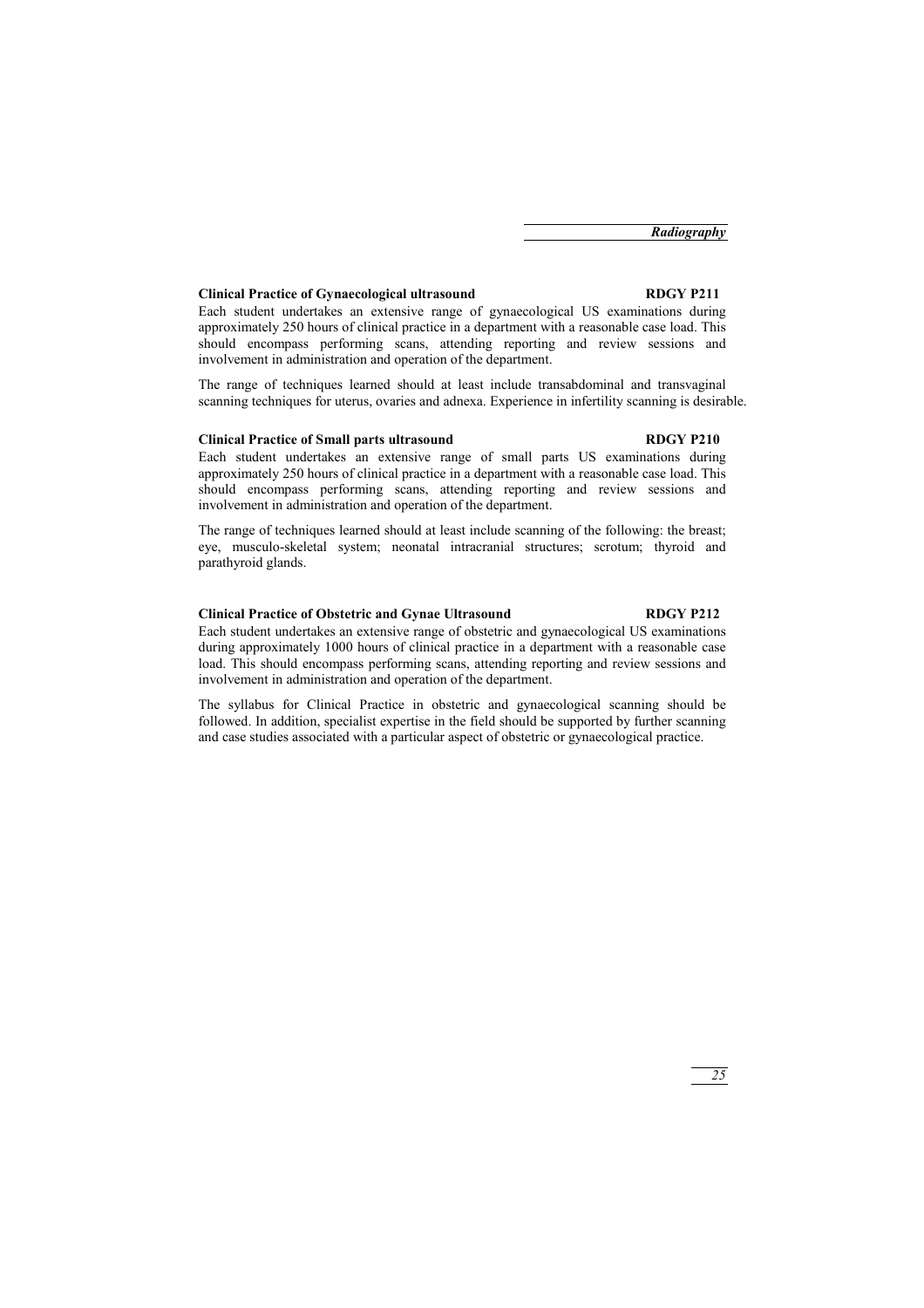### **SECTION E: RESEARCH**

#### **Research Methodology and Statistics RDGY P301**

Introduction to research. Types of research. Survey design. Research management. Data collection. Data analysis. Presenting data and drawing conclusions.

#### **Thesis**

| Breast Imaging II          | RDGY P302 |
|----------------------------|-----------|
| Computed Tomography        | RDGY P303 |
| Magnetic Resonance Imaging | RDGY P304 |
| Radionuclide Imaging       | RDGY P305 |
| Ultrasound                 | RDGY P306 |

Each student undertakes a supervised research project that must be based in or related to radiographic practise in the particular speciality. The research may be undertaken in any clinical department or facility that is approved by the university. The findings of the research are presented in a thesis.

## *Research MSc (Diagnostic Imaging Subject)*

The aims of the research MSc are to equip postgraduate radiographers with the capability to meet the challenge of major advances within Diagnostic Imaging, and to promote evidence based practice in the profession.

#### **Admission**

A candidate who has obtained the Degree of Bachelor of Science (Radiography) from the National University of Ireland, or other primary degree, or other qualification deemed equivalent by the College of Life Sciences, and who wishes to obtain further postgraduate training, with particular reference to academic and research aspects, shall be eligible to enter for the Degree of Master of Science in Radiography or other Diagnostic Imaging subject.

#### **Application**

Individuals with a research interest are invited to contact ++353-1-2094424 to discuss the possibilities. If the field of research is acceptable, the applicant is asked to submit an outline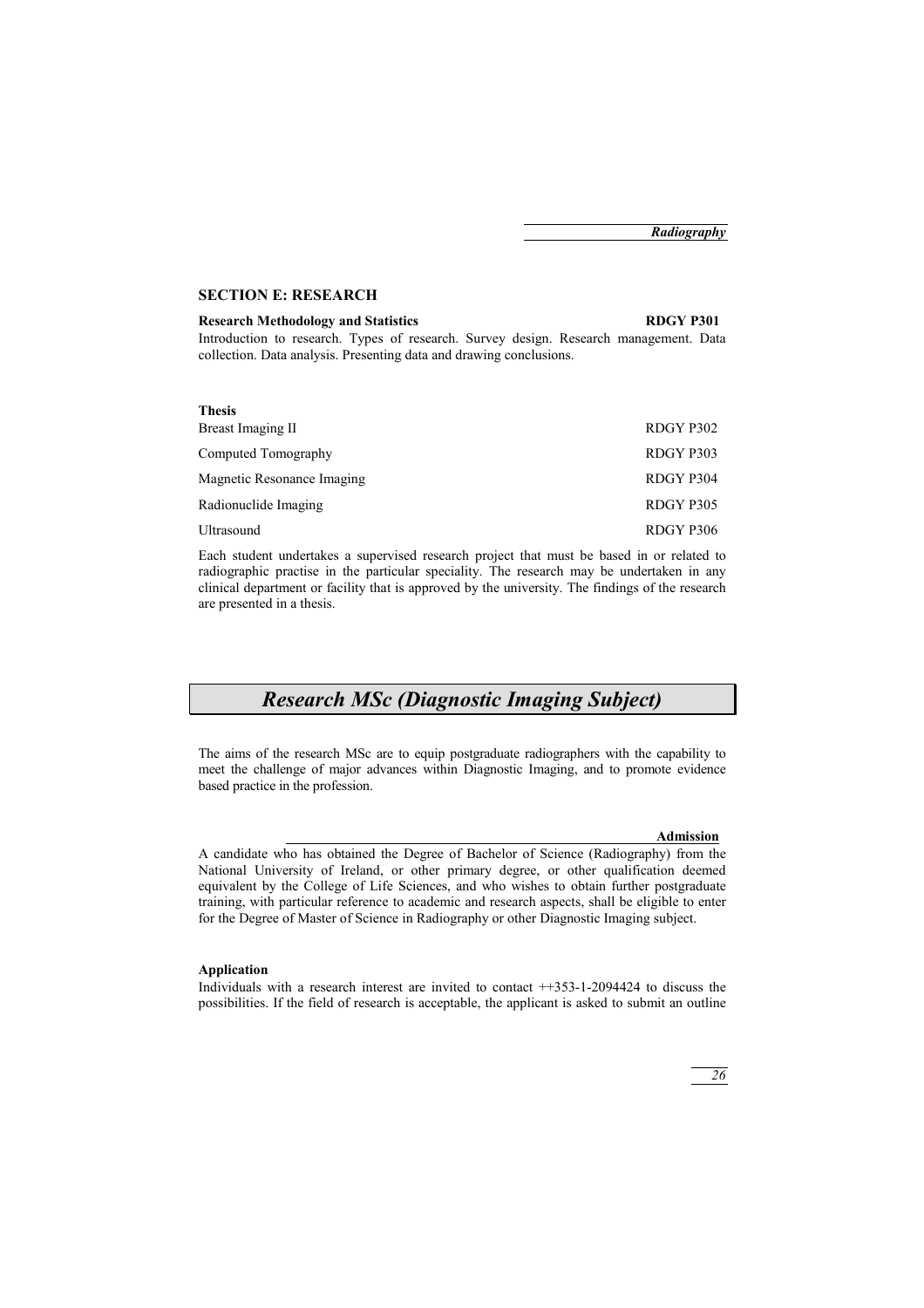proposal and a CV. This application is considered individually by a Board of Studies. If deemed suitable, a supervisor is appointed and the applicant registers as an MSc student.

#### **Induction**

Advisory meetings are held in the week before term begins. Attendance is obligatory for all postgraduates. Candidates meet their supervisor to discuss the proposed project in detail.

#### **Outline structure and Progression**

The Mode I MSc can be followed full or part time. Candidates must carry out research under the direction of the professor or university lecturer in the subject concerned. The thesis presented by the candidate is to embody the results of this research. The College may approve of the work being carried out elsewhere under the direction of the professor or university lecturer in the subject concerned.

Running concurrently with the development of the research proposal, candidates attend a course in Research Methodology and Statistics and take an assessment, with credit accruing from the examination towards the MSc degree.

The allocated supervisor will give ongoing advice and guidance, and will engage in dialogue with the student at least monthly. Whilst the supervisor will direct the project, completion of the work remains the ultimate responsibility of the candidate.

Postgraduate research meetings are held in Diagnostic Imaging once a month during term time. Attendance is obligatory for all MSc students.

Students are encouraged to publish their work and to present at international meetings. Generally, a Mode I MSc project should generate at least two presentations and at least two publications.

#### **Examination**

The Degree of MSc is awarded on the basis of all examination results and the thesis.

Three copies of the thesis must be lodged with the Supervisor of Examinations, University College Dublin, on or before the date fixed by the University.

Candidates give a twenty minute presentation of their thesis to the examiners, and take questions. This is followed by an oral on the subject matter of the thesis, of not more than thirty minutes duration.